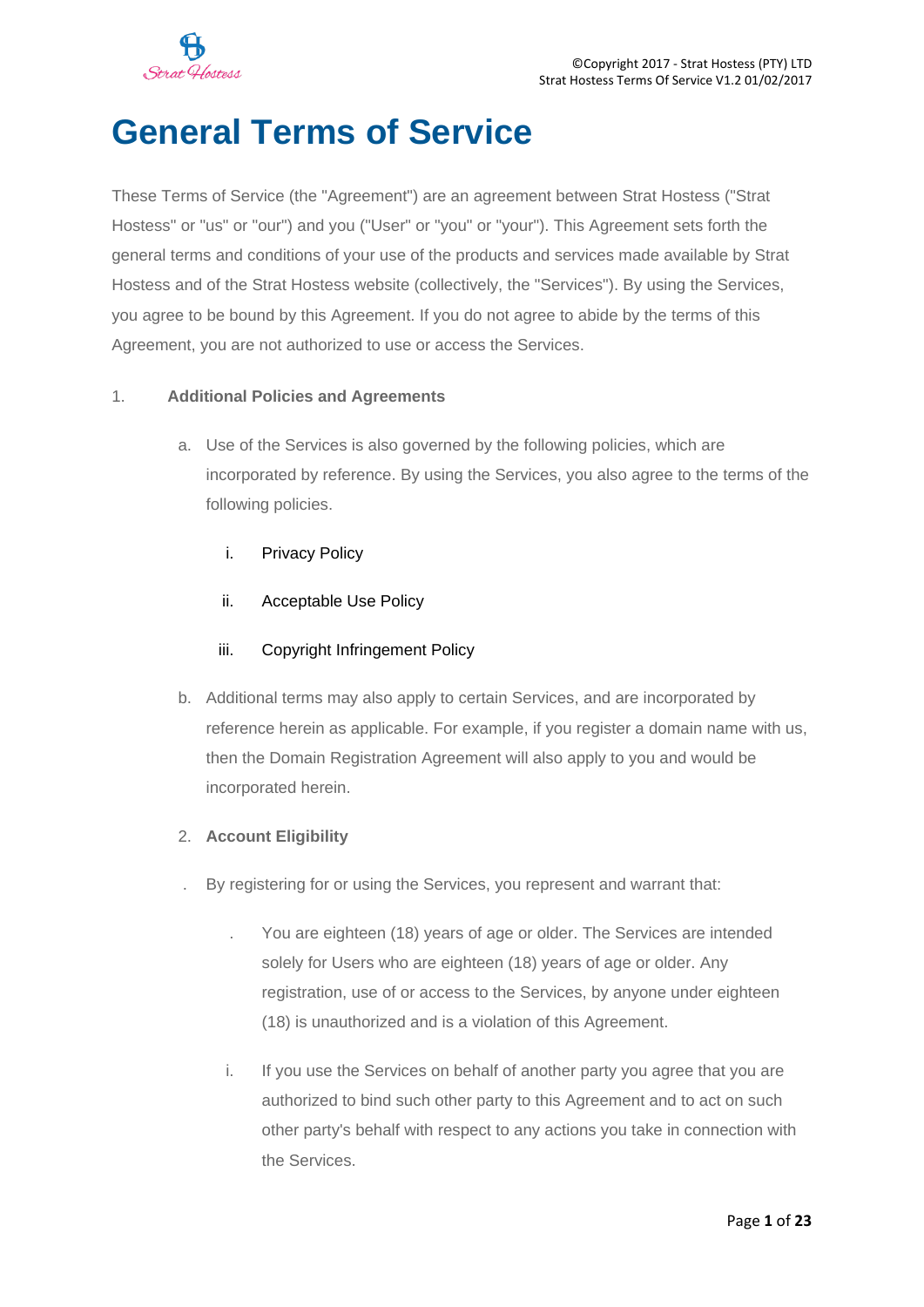

- a. It is your responsibility to provide accurate, current, and complete information on the registration forms, including an email address that is different from the domain you are signing up under. If there is ever an abuse issue or we need to contact you, we will use the primary email address we have on file. It is your responsibility to ensure that the contact information for your account, including any domain accounts is accurate, correct and complete at all times. Strat Hostess is not responsible for any lapse in the Services, including without limitation, any lapsed domain registrations due to outdated contact information being associated with the domain. If you need to verify or change your contact information, you may utilize the [Strat Hostess](http://www.strathostess.co.za/accounts/submitticket.php) [Billing and Support Portal](http://www.strathostess.co.za/accounts/submitticket.php) to update your contact information. Providing false contact information of any kind may result in the termination of your account. In dedicated server purchases or certain other cases, you may be required to provide government issued identification and possibly a scan of the credit card used for verification purposes. Failure to provide the information requested may result in your order being denied.
- b. You agree to be fully responsible for all use of your account and for any actions that take place through your account. It is your responsibility to maintain the confidentiality of your password and other information related to the security of your account.
- c. Any dedicated IP order in addition to those provided with a hosting package may be subject to IP justification. IP justification practices are subject to change to remain in compliance with the policies of the American Registry for Internet Numbers (ARIN). We reserve the right to deny any dedicated IP request based on insufficient justification or current IP utilization.
- d. The Service and any data you provide to Strat Hostess is hosted in South Africa (SA) unless otherwise provided. If you access the Service from outside of SA., you are voluntarily transferring information (potentially including personally-identifiable information) and content to SA and you agreeing that our collection, use, storage and sharing of your information and content is subject to the laws of SA and not necessarily of the jurisdiction in which you are located.

#### 3. **Transfers**

Our Transfers Team will make every effort to help you move your website to us. Transfers are provided as a courtesy service. We do not make any guarantees regarding the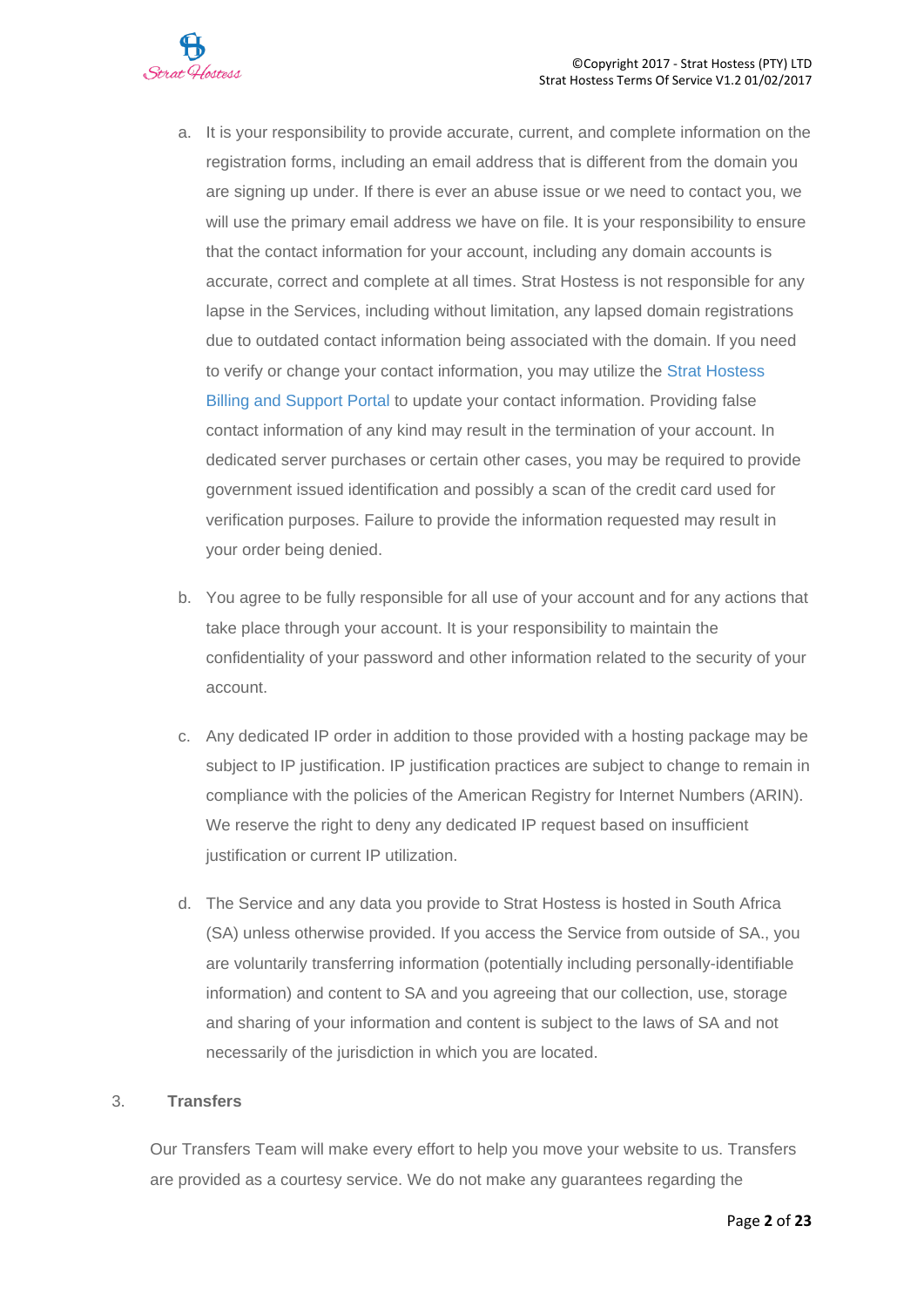availability, possibility, or time required to complete an account transfer. Each hosting company is configured differently, and some hosting platforms save data in an incompatible or proprietary format, which may make it extremely difficult, if not impossible, to migrate some or all account data. In some cases we may not be able to assist you in a transfer of data from an old host. The free transfer service is available for thirty (30) days from your sign up date. Transfers outside of the thirty (30) day period will incur a charge; please contact a member of our Transfers department to receive a price quote. In no event shall Strat Hostess be held liable for any lost or missing data or files resulting from a transfer to or from Strat Hostess. You are solely responsible for backing up your data in all circumstances.

# 4. **Strat Hostess Content**

Except for User Content (as defined below), all content available through the Services, including designs, text, graphics, images, video, information, software, audio and other files, and their selection and arrangement, and all software used to provide the Services (collectively, "Strat Hostess Content"), are the proprietary property of Strat Hostess or Strat Hostess's licensors. Strat Hostess Content may not be modified, copied, distributed, framed, reproduced, republished, downloaded, scraped, displayed, posted, transmitted, sold or exploited for any purpose in any form or by any means, in whole or in part, other than as expressly permitted in this Agreement. You may not, directly or indirectly, reverse engineer, decompile, disassemble or otherwise attempt to derive source code or other trade secrets from any Strat Hostess Content. Any use of Strat Hostess Content, other than as specifically authorized herein, is prohibited and will automatically terminate your rights to use the Services and any Strat Hostess Content. All rights to use Strat Hostess Content that are not expressly granted in this Agreement are reserved by Strat Hostess and Strat Hostess's licensors.

#### **5. Strat Hostess Products**

Strat Hostess has predefined products for ease which offers an all-inclusive web presence on a 24 (twenty-four) month subscription service, the product categories are set out in the table below. Should the need arise for a custom package, rates may differ and will be agreed upon if and when needed.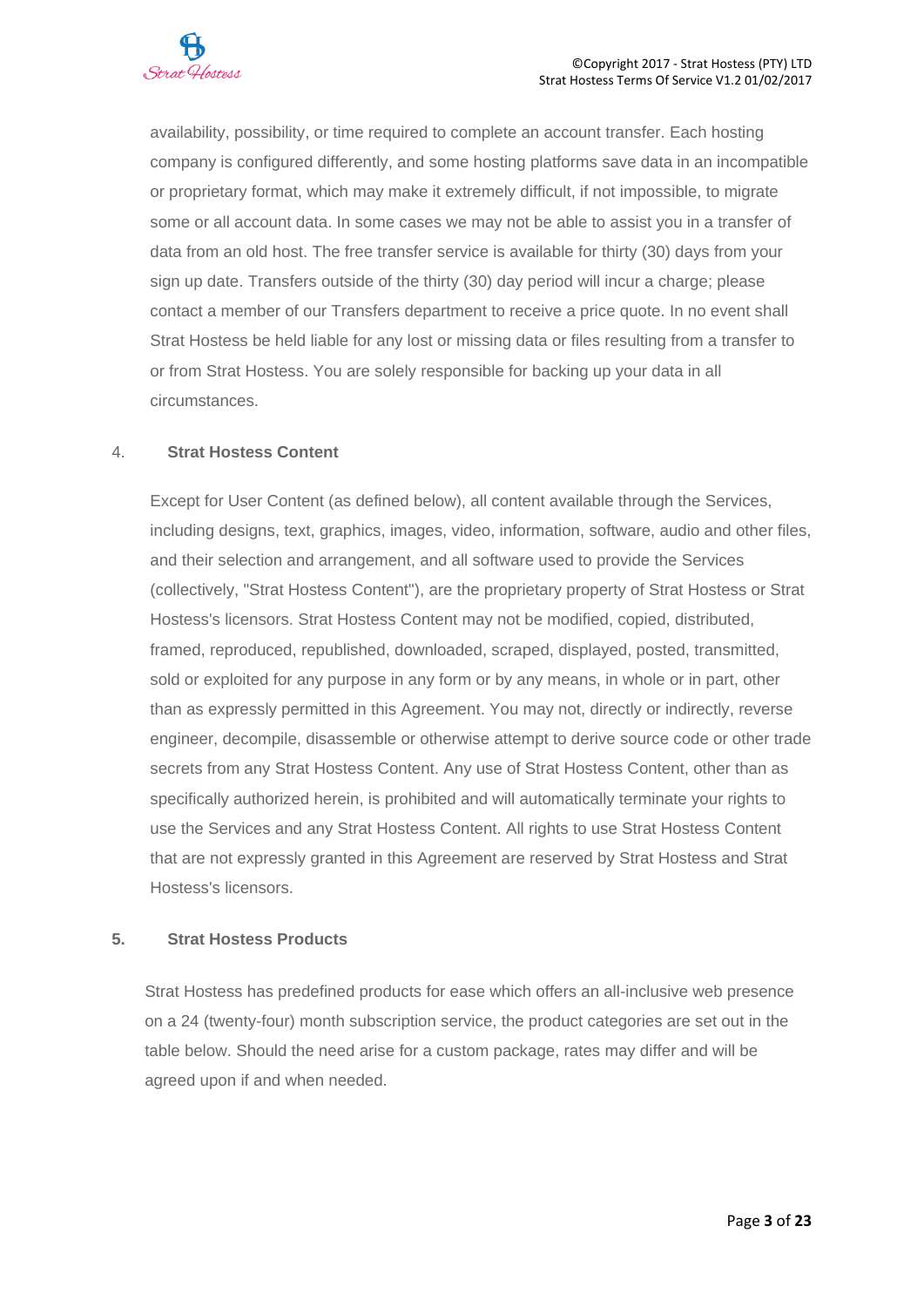

|                                                      | <b>Private Hostess</b> | <b>Air Hostess</b> | <b>Experienced Hostess</b>                              | <b>Kind Hostess</b> |
|------------------------------------------------------|------------------------|--------------------|---------------------------------------------------------|---------------------|
| Domain name registration<br>and renewal for 2nd year | .co.za                 | .co.za             | Transfer of Domain<br>(may incurr costs of<br>transfer) | .org.za             |
| Web disk space                                       | 50 Gigs                | 5 Gigs             | 5 Gigs                                                  | 5 Gigs              |
| Monthly bandwidth                                    | 100 Gigs               | 10 Gigs            | 10 Gigs                                                 | 10 Gigs             |
| Website design & layout                              | $\checkmark$           | ✓                  | ✓                                                       | ✓                   |
| Pages                                                | 20                     | 5                  | 5                                                       | 5                   |
| Page edits per month                                 | Unlimited              | $\mathbf{1}$       | $\mathbf{1}$                                            | $\mathbf{1}$        |
| E-mail addresses                                     | 1000                   | 50                 | 50                                                      | 50                  |
| Newsletter Subscription                              | ×                      | ×                  | ×                                                       | ✓                   |
| <b>Events Calendar</b>                               | ×                      | ×                  | ×                                                       | ✓                   |
| Google Maps                                          | ✓                      | ✓                  | ✓                                                       | ✓                   |
| <b>Google Analytics</b>                              | ✓                      | ✓                  | ✓                                                       | ✓                   |
| Google Search Console<br>Activation                  | ✓                      | ✓                  | ✓                                                       | ✓                   |
| Google My Business<br>Registration                   | ✓                      | ✓                  | ✓                                                       | ✓                   |
| Sitemap upload to search<br>engines                  | ✓                      | ✓                  | ✓                                                       | ✓                   |
| Support                                              | ✓                      | ✓                  | ✓                                                       | $\checkmark$        |
| Set up Fee                                           | R 1 198,00             | R 398,00           | R 398,00                                                | R 398,00            |
| Monthly Subscription                                 | R 599,00               | R 199,00           | R 199,00                                                | R 99,50             |

# **Conditions of Subscription**

- a) Subscription is for 24 months at rate of selected product and is due on or before the end of each month. Failure of payment as stipulated may result in the termination of service and subject to a reconnection fee upon outstanding fees.
- b) Written content, images, logos and all other items required for the website needs to be supplied to Strat Hostess.
- c) Strat Hostess will ensure websites are complete within two (2) weeks from the date all content has been submitted.
- d) A further one (1) week will be granted for proof reading and 2 edits will be afforded within this week. Any proof reading edits after this week will be charged for.
- e) The Kind Hostess product is for the following organisations: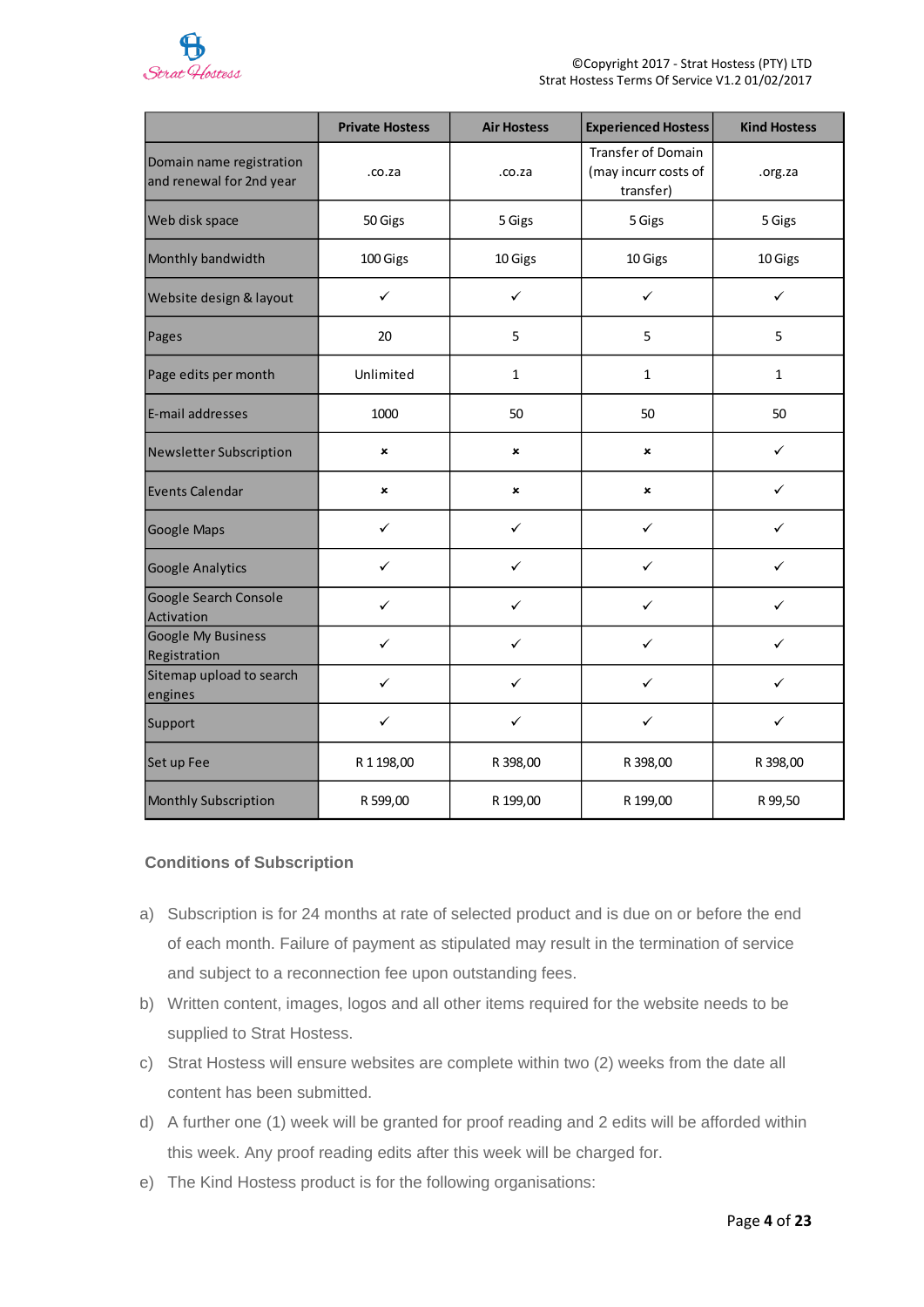

- i. Educational
- ii. Religious
- iii. Welfare
- iv. Community
- f) The Kind Hostess product will be discounted to R99.50 per month after the first month and is subject to paid for advertising on its website whereby, the organisation and Strat Hostess will split the advertising revenue. The responsibility of obtaining advertisers will be upon agreement between the organisation and Strat Hostess as well as the split.
- g) Strat Hostess uses pre-defined templates for website development and specific website templates or requirements that cannot be done with these templates will be at additional costs.
- h) You grant permission to Strat Hostess to display its name on websites that it has produced and manages with a direct link to the Strat Hostess website.
- i) Cancellation of service
	- a. If service is cancelled after registration and before service has started is subject to a R150 cancellation fee to cover processing and administration costs
	- b. If service is cancelled after service has begun, during the 24-month subscription period, the outstanding amount for the remainder of the 24-month period will be due in full.

#### 6. **User Content**

. You may be able to upload, store, publish, display and distribute information, text, photos, videos and other content on or through the Services (collectively, "User Content"). User Content includes any content posted by you or by users of any of your websites hosted through the Services ("User Websites"). You are solely responsible for any and all User Content and any transactions or other activities conducted on or through User Websites. By posting or distributing User Content on or through the Services, you represent and warrant to Strat Hostess that (i) you have all the necessary rights to post or distribute such User Content, and (ii) your posting or distribution of such User Content does not infringe or violate the rights of any third party.

Solely for purposes of providing the Services, you hereby grant to Strat Hostess a nonexclusive, royalty-free, worldwide right and license to: (i) use, reproduce, publicly perform, publicly display, modify, translate, excerpt (in whole or in part), publish and distribute User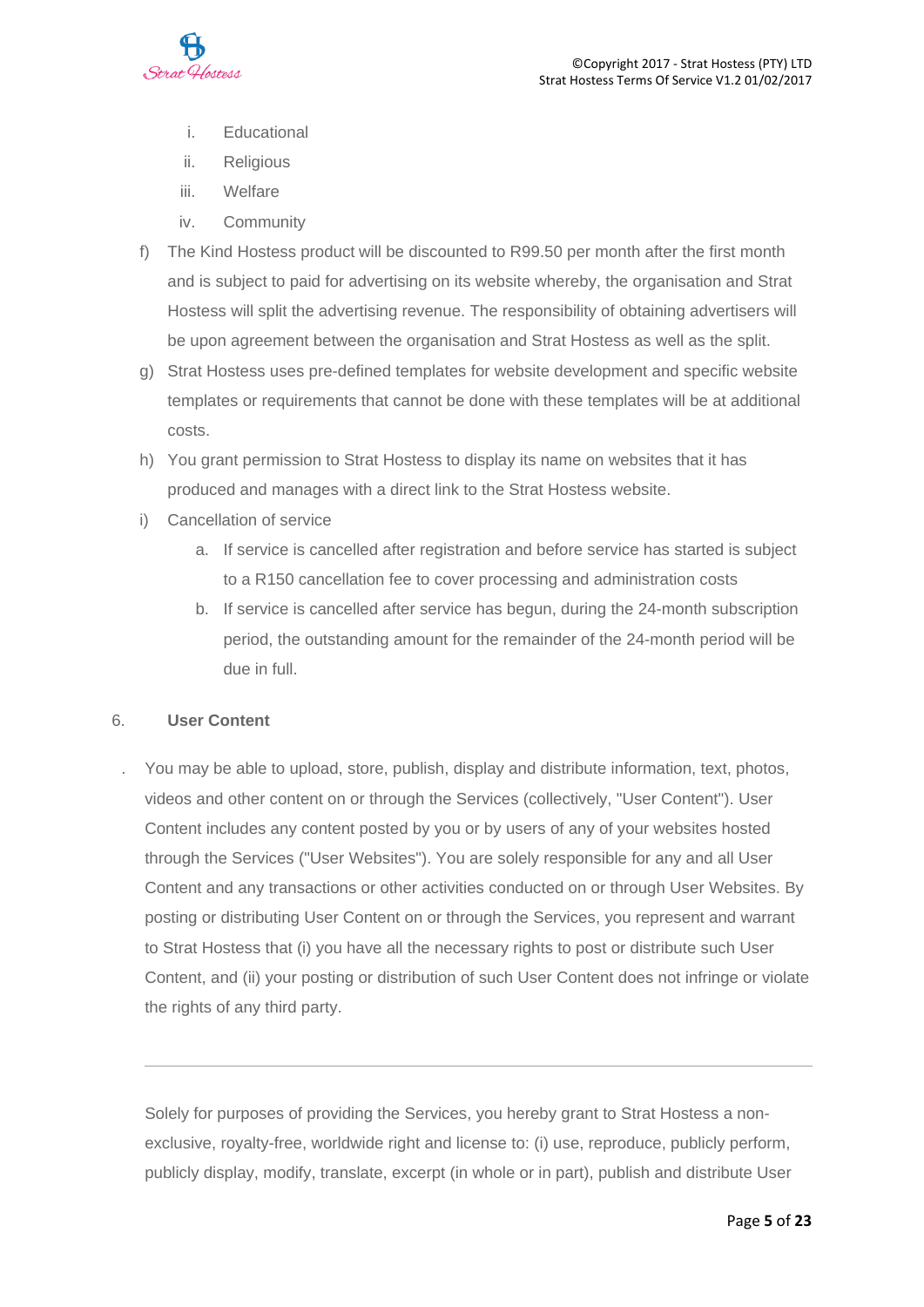

Content; and (ii) make archival or back-up copies of User Content and User Websites. Except for the rights expressly granted herein, Strat Hostess does not acquire any right, title or interest in or to the User Content, all of which shall remain solely with you.

a. Strat Hostess exercises no control over, and accepts no responsibility for, User Content or the content of any information passing through Strat Hostess's computers, network hubs and points of presence or the Internet. Strat Hostess does not monitor User Content. However, you acknowledge and agree that Strat Hostess may, but is not obligated to, immediately take any corrective action in Strat Hostess's sole discretion, including without limitation removal of all or a portion of the User Content or User Websites, and suspend or terminate any and all Services without refund if you violate the terms of this Agreement. You hereby agree that Strat Hostess shall have no liability due to any corrective action that Strat Hostess may take.

## 7. **Third Party Products and Services**

## . **Third Party Providers**

Strat Hostess may offer certain third party products and services. Such products and services may be subject to the terms and conditions of the third party provider. Discounts, promotions and special third party offers may be subject to additional restrictions and limitations by the third party provider. You should confirm the terms of any purchase and the use of goods or services with the specific third party provider with whom you are dealing.

Strat Hostess does not make any representations or warranties regarding, and is not liable for, the quality, availability, or timeliness of goods or services provided by a third party provider. You undertake all transactions with these third party providers at your own risk. We do not warrant the accuracy or completeness of any information regarding third party providers. Strat Hostess is not an agent, representative, trustee or fiduciary of you or the third party provider in any transaction.

#### a. **Strat Hostess as Reseller or Licensor**

Strat Hostess may act as a reseller or licensor of certain third party services,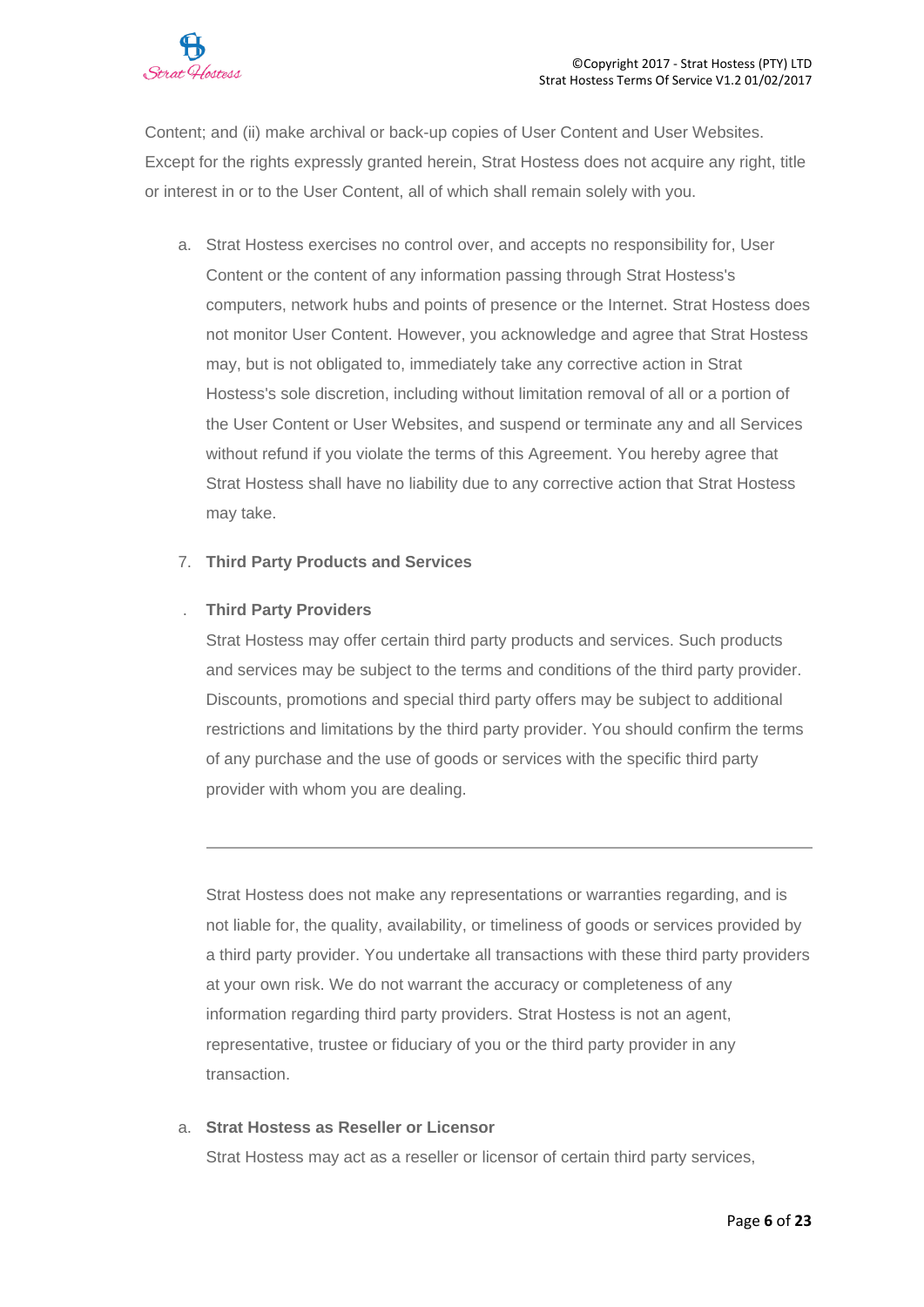

hardware, software and equipment used in connection with the Services ("Non-Strat Hostess Products"). Strat Hostess shall not be responsible for any changes in the Services that cause any Non-Strat Hostess Products to become obsolete, require modification or alteration, or otherwise affect the performance of the Services. Any malfunction or manufacturer's defects of Non-Strat Hostess Products, either sold, licensed or provided by Strat Hostess to you will not be deemed a breach of Strat Hostess's obligations under this Agreement. Any rights or remedies you may have regarding the ownership, licensing, performance or compliance of any Non-Strat Hostess Product are limited to those rights extended to you by the manufacturer of such Non-Strat Hostess Product. You are entitled to use any Non-Strat Hostess Product supplied by Strat Hostess only in connection with your use of the Services as permitted under this Agreement. You shall make no attempt to copy, alter, reverse engineer, or tamper with such Non-Strat Hostess Product or to use it other than in connection with the Services. You shall not resell, transfer, export or reexport any Non-Strat Hostess Product, or any technical data derived therefrom, in violation of any applicable law, rules or regulations.

## b. **Third Party Websites**

The Services may contain links to other websites that are not owned or controlled by Strat Hostess ("Third Party Sites"), as well as articles, photographs, text, graphics, pictures, designs, sound, video, information, and other content or items belonging to or originating from third parties ("Third Party Content"). We are not responsible for any Third Party Sites or Third Party Content accessed through the Services. Third Party Sites and Third Party Content are not investigated, monitored or checked for accuracy, appropriateness, or completeness by us. If you decide to access Third Party Sites or to access or use any Third Party Content, you do so at your own risk and you should be aware that our terms and policies no longer govern. You should review the applicable third party's terms and policies, including privacy and data gathering practices of any website to which you navigate.

# 8. **Prohibited Persons (Countries, Entities, And Individuals).**

SA Department of the Treasury, through the Office of Foreign Assets Control ("OFAC"), prohibits SA companies from engaging in all or certain commercial activities with certain sanctioned countries (each a "Sanctioned Country") and certain individuals, organizations or entities, including without limitation, certain "Specially Designated Nationals" ("SDN") listed by OFAC. If you are located in a Sanctioned Country or are listed as an SDN, you are prohibited from registering or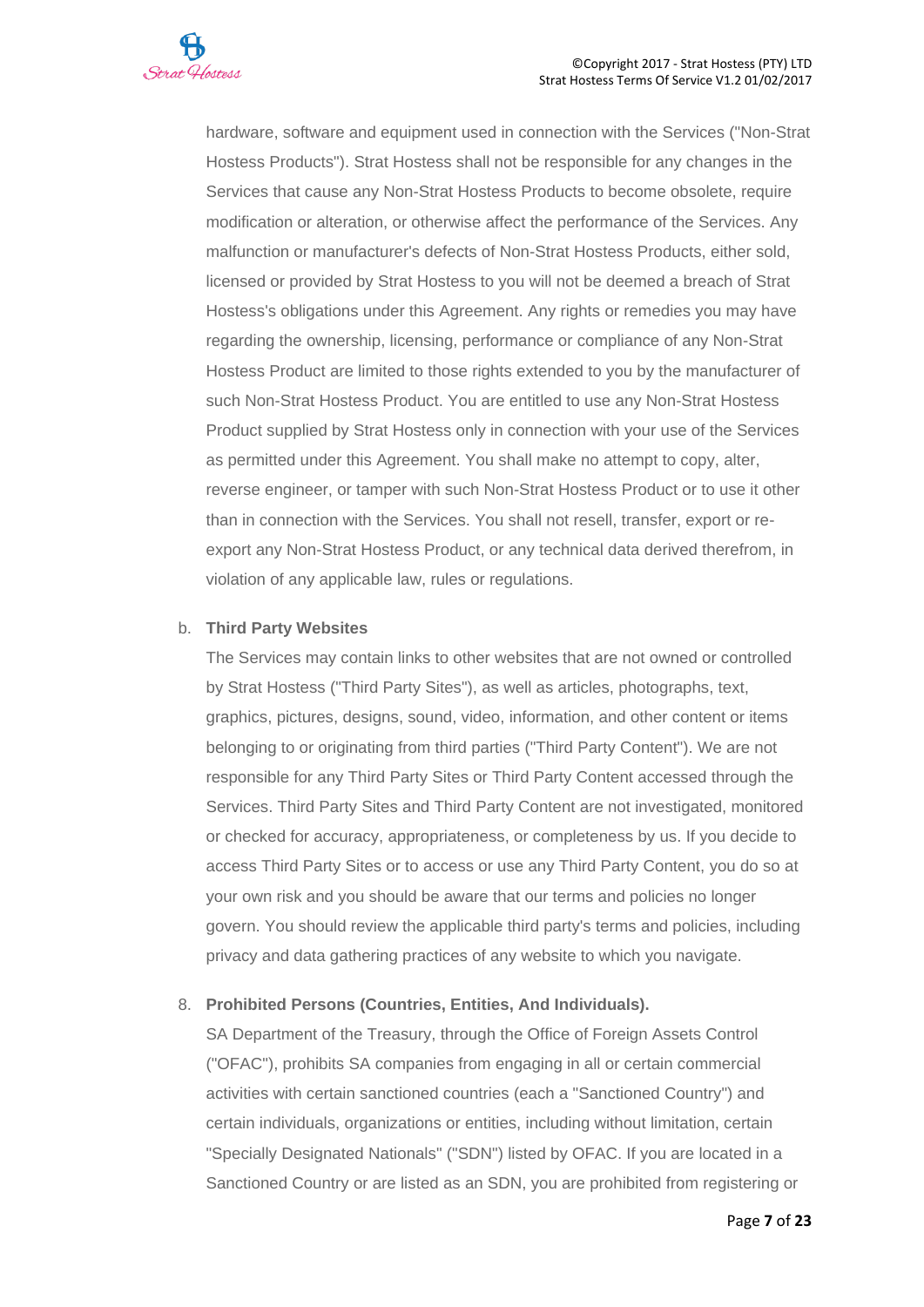

signing up with, subscribing to, or using the Services. Unless otherwise provided with explicit permission, Strat Hostess also does not register, and prohibits the use of any of our Services in connection with, any Country-Code Top Level Domain Name ("ccTLD") for any Sanctioned Country.

## 9. **Account Security and Strat Hostess Systems.**

- . It is your responsibility to ensure that scripts/programs installed under your account are secure and permissions of directories are set properly, regardless of the installation method. When at all possible, set permissions on most directories to 755 or as restrictive as possible. Users are ultimately responsible for all actions taken under their account. This includes the compromise of credentials such as user name and password. You are required to use a secure password. If a weak password is used, your account may be suspended until you agree to use a more secure password. Audits may be done to prevent weak passwords from being used. If an audit is performed, and your password is found to be weak, we will notify you and allow time for you to change or update your password before suspending your account.
- a. The Services, including all related equipment, networks and network devices are provided only for authorized customer use. Strat Hostess may, but is not obligated to, monitor our systems, including without limitation, to ensure that use is authorized, to facilitate protection against unauthorized access, and to verify security procedures, survivability, and operational security. During monitoring, information may be examined, recorded, copied and used for authorized purposes. By using the Services, you consent to monitoring for these purposes.
- b. Any account found connecting to a third party network or system without authorization from the third party is subject to suspension. Access to networks or systems outside of your direct control requires the express written consent of the third party. Strat Hostess may, at our discretion, request documentation to prove that your access to a third party network or system is authorized.
- c. Any account which causes us to receive an abuse report may be terminated and/or have access to services suspended. If you do not remove malicious content from your account after being notified by Strat Hostess of an issue, we reserve the right to leave access to services disabled.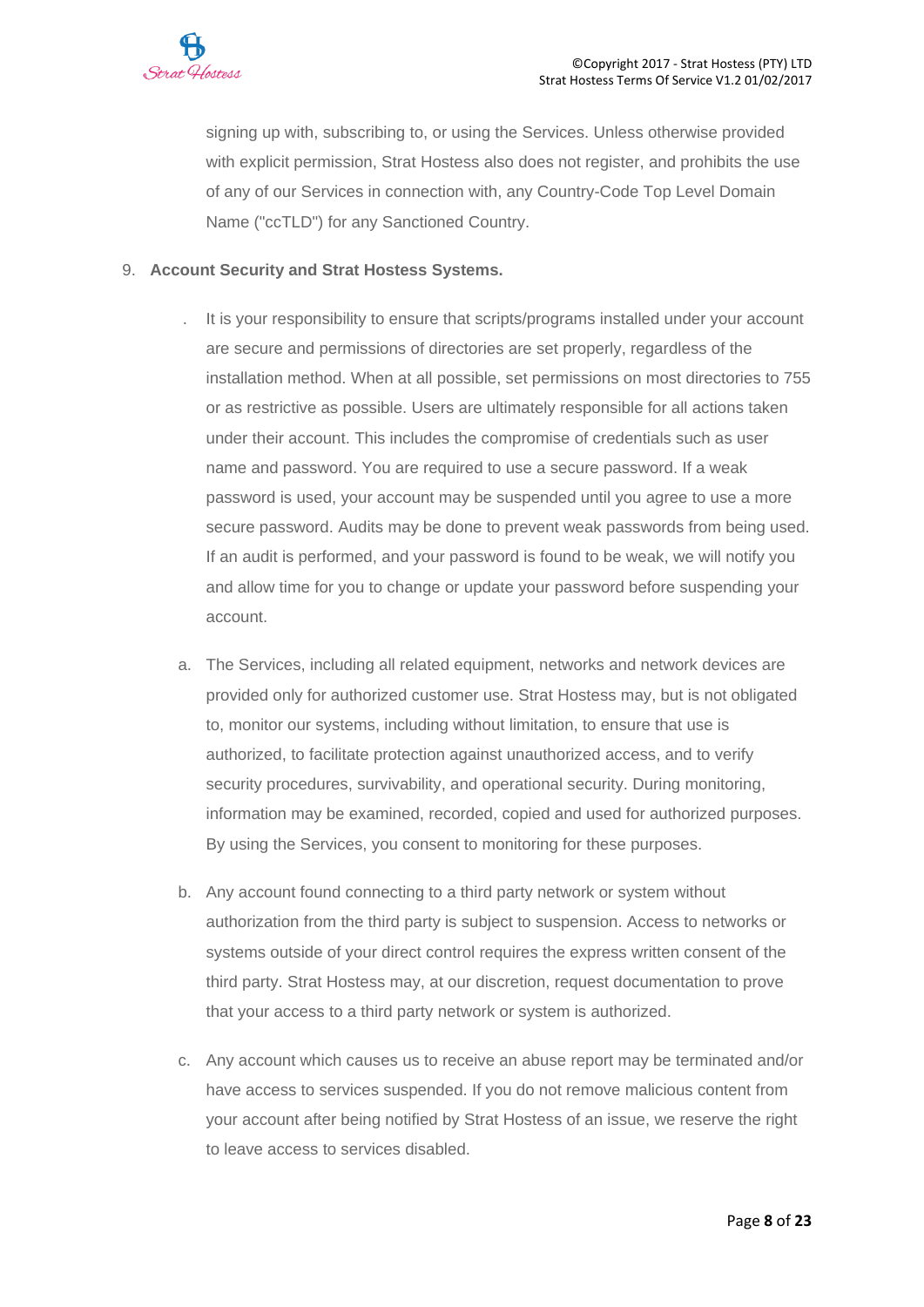- d. Strat Hostess reserves the right to migrate your account from one data center to another in order to comply with applicable data center policies, local law or for technical or other reasons without notice.
- 10. **HIPAA Disclaimer.** We are not "HIPAA compliant."

You are solely responsible for any applicable compliance with federal or state laws governing the privacy and security of personal data, including medical or other sensitive data. You acknowledge that the Services may not be appropriate for the storage or control of access to sensitive data, such as information about children or medical or health information. Strat Hostess does not control or monitor the information or data you store on, or transmit through, the Services. We specifically disclaim any representation or warranty that the Services, as offered, comply with the federal Health Insurance Portability and Accountability Act ("HIPAA"). Customers requiring secure storage of "protected health information" as defined under HIPAA are expressly prohibited from using the Services for such purposes. Storing and permitting access to "protected health information" is a material violation of this Agreement, and grounds for immediate account termination. We do not sign "Business Associate Agreements" and you agree that Strat Hostess is not a Business Associate or subcontractor or agent of yours pursuant to HIPAA. If you have questions about the security of your data, you should contact [support@strathostess.co.za](mailto:support@strathostess.co.za)

# 11. **Compatibility with the Services**

- . You agree to cooperate fully with Strat Hostess in connection with Strat Hostess's provision of the Services. It is solely your responsibility to provide any equipment or software that may be necessary for your use of the Services. To the extent that the performance of any of our obligations under this Agreement may depend upon your performance of your obligations, Strat Hostess is not responsible for any delays due to your failure to timely perform your obligations.
- a. You are solely responsible for ensuring that all User Content and User Websites are compatible with the hardware and software used by Strat Hostess to provide the Services, which may be changed by Strat Hostess from time to time in our sole discretion.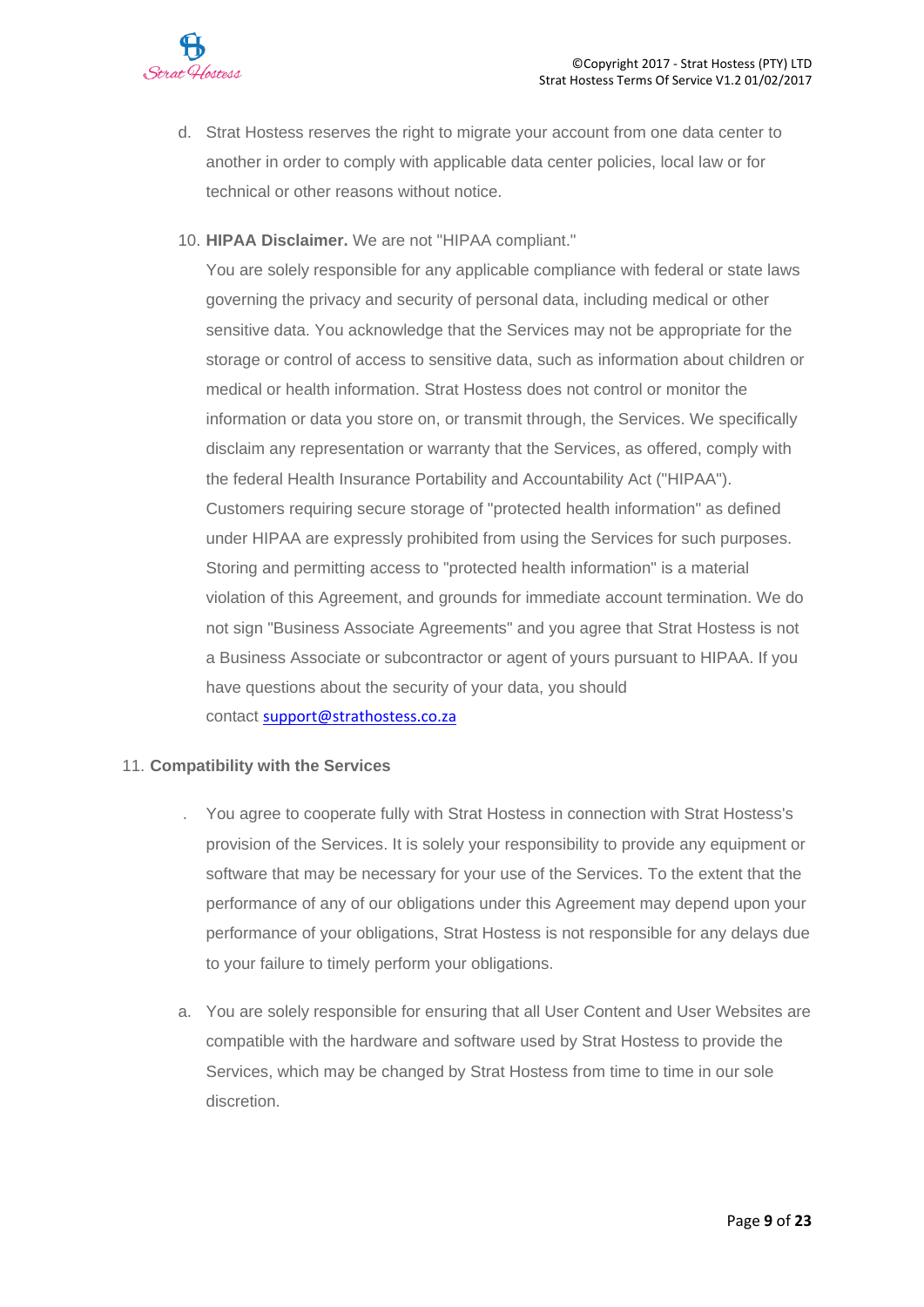

b. You are solely responsible for backing-up all User Content, including but not limited to, any User Websites. Strat Hostess does not warrant that we back-up any User Content, and you agree to accept the risk of loss of any and all User Content.

## 12. **Billing and Payment Information**

## . **Prepayment.**

It is your responsibility to ensure that your payment information is up to date, and that all invoices are paid on time. You agree to pay for the Services in advance of the time period during which such Services are provided. Subject to applicable laws, rules, and regulations, payments received will be first applied to the oldest outstanding invoice in your billing account.

#### a. **Auto-renewal.**

Unless otherwise provided, you agree that until and unless you notify Strat Hostess of your desire to cancel the Services, you will be billed on an automatically recurring basis to prevent any disruption to your Services, by Electronic Funds Transfer (EFT), Bank Transfer, credit card or other billing information on file with us.

#### b. **Taxes.**

Listed fees for the Services do not include any applicable sales, use, revenue, excise or other taxes imposed by any taxing authority. Any applicable taxes will be added to Strat Hostess's invoice as a separate charge to be paid by you. All fees are non-refundable when paid unless otherwise stated.

#### c. **Late Payment.**

All invoices must be paid within seven (7) days of the invoice due date. Any invoice that is outstanding for more than seven (7) days may result in the suspension or termination of Services. A reconnection fee of R150 may be required before service is active. Access to the account will not be restored until outstanding payment/s has been received. If you fail to pay the fees as specified herein, Strat Hostess may suspend or terminate your account and pursue the collection costs incurred by Strat Hostess, including without limitation, any arbitration and legal fees, and reasonable attorneys' fees. Strat Hostess will not activate new orders or activate new packages for customers who have an outstanding balance on their account.

**Dedicated servers are subject to being reclaimed and all content deleted if you fail to make a timely payment. If you make a late payment we do not**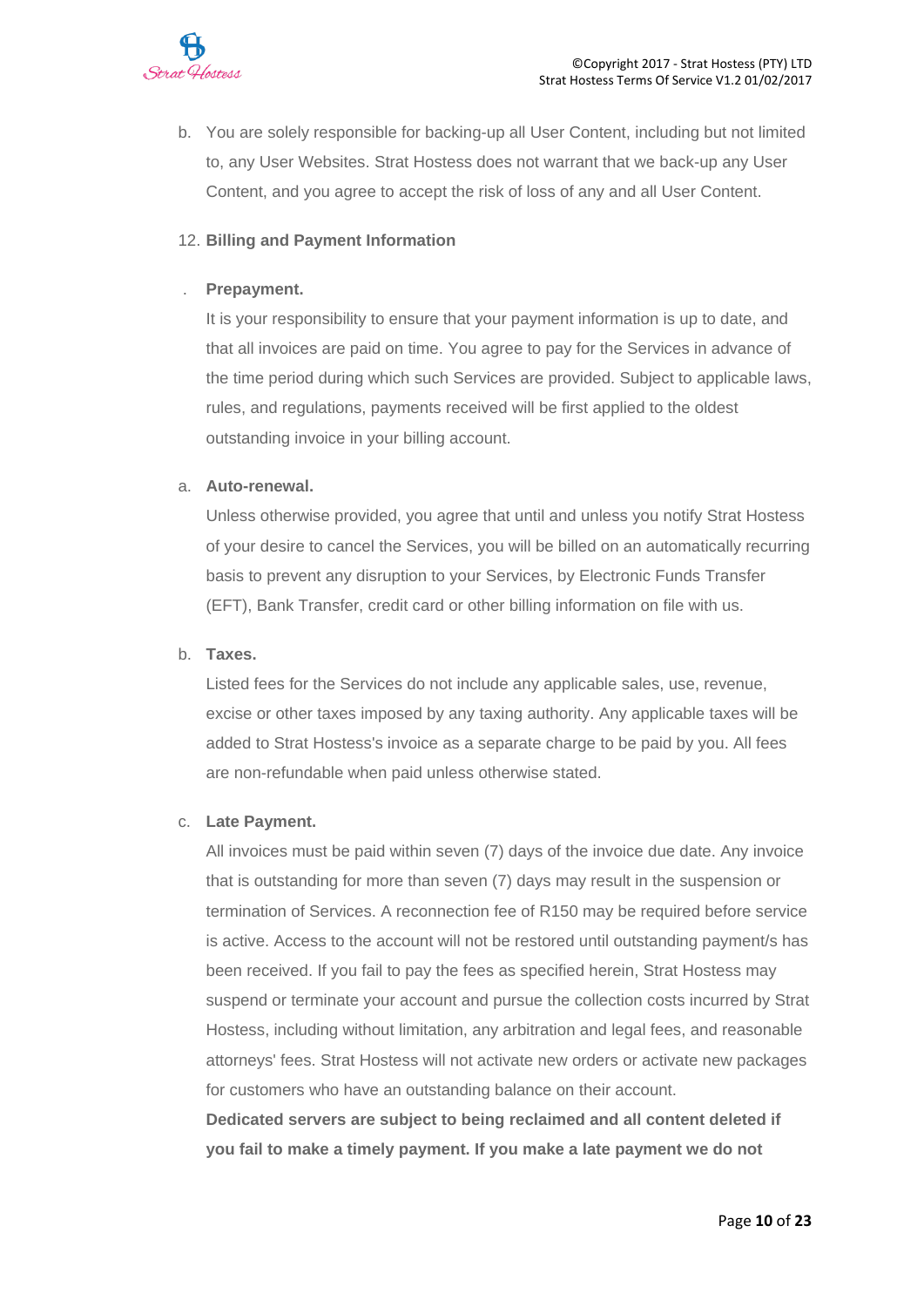

**automatically reactivate the dedicated servers. Contact Strat Hostess directly after you make a late payment to reactivate the dedicated server.**

d. **Domain Payments.**

It is solely your responsibility to notify Strat Hostess's Billing department via a support ticket created

from <http://www.strathostess.co.za/accounts/submitticket.php> after purchasing a domain. Domain renewal notices are provided as a courtesy reminder and Strat Hostess is not responsible for a failure to renew a domain or a failure to notify a customer about a domain's renewal. Domain renewals are billed and renewed thirty (30) days before the renew date.

## e. **Fraud.**

It is a violation of this Agreement for you to misuse or fraudulently use credit cards, charge cards, electronic funds transfers, electronic checks, or any other payment method. Strat Hostess may report any such misuse or fraudulent use, as determined in Strat Hostess's sole discretion, to governmental and law enforcement authorities, credit reporting services, financial institutions and/or credit card companies.

#### f. **Invoice Disputes.**

You have ninety (90) days to dispute any charge or payment processed by Strat Hostess. If you have any questions concerning a charge on your account, please reach out to our billing department for assistance.

# g. **Payment Card Industry Security Standard Disclaimer.**

Strat Hostess complies with the Payment Card Industry Security Standard ("PCI Standard") in connection with the collection and processing of our customer's data and billing information. However, you are solely responsible for the security of the data and billing information on your User Website. Strat Hostess does not monitor User Websites for PCI compliance and we are not able to verify whether a User Website complies with the PCI Standard.

#### 13. **Money-back Guarantee**

#### a. **Dedicated Servers.**

There are no refunds on dedicated servers. The forty-five (45) day money- back guarantee does not apply to dedicated servers.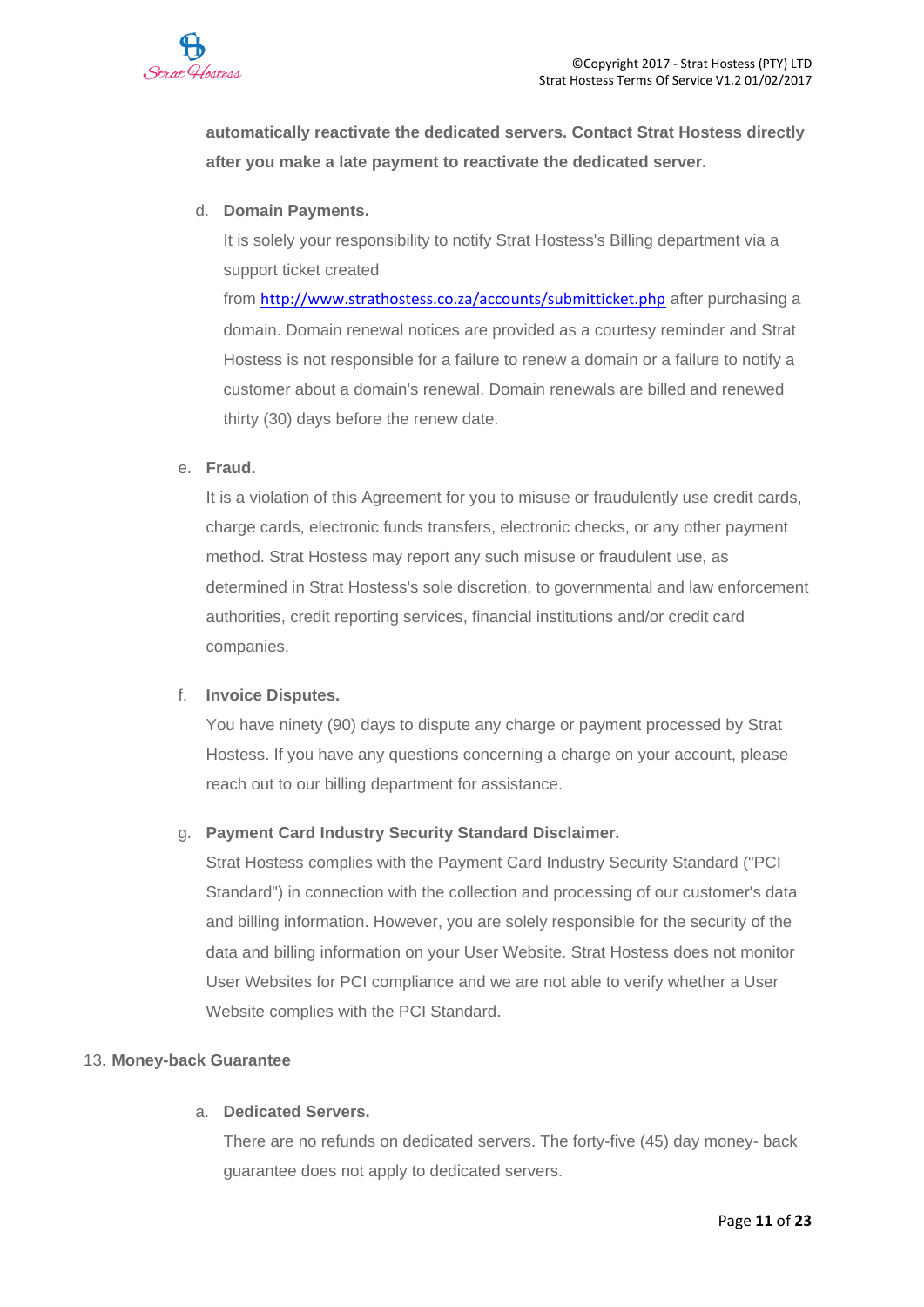

# b. **Managed shared, VPS and Reseller Services.**

Strat Hostess offers a thirty (30) day money- back guarantee for Strat Hostess's managed shared VPS, and reseller hosting services only. Subject to the terms described in Section 13 below, if you are not completely satisfied with these hosting services and you terminate your account within forty-five (45) days of signing up for the Services, you will be given a full refund of the amount paid for hosting. This money-back guarantee only applies to fees paid for hosting services and does not apply to domain registration fees, administrative fees, install fees for custom software or other setup fees, or to any fees for any other additional services.

#### 14. **Cancellations and Refunds**

## a. **Payment Method.**

No refunds will be provided if you use any of the following methods of payment: bank wire transfers, Western Union payments, checks and money orders. If you use any of these payment methods, any applicable credit may be posted to your hosting account instead of a refund, at the sole discretion of Strat Hostess.

#### b. **Money-back Guarantee.**

If an account with a thirty (30) day money-back guarantee is purchased and then cancelled within the first thirty (30) days of the beginning of the term (the "Money-Back Guarantee Period"), you will, upon your written request to the Strat Hostess Support Team (the "Refund Request") within ninety (90) days of such termination or cancellation ("Notice Period"), receive a full refund of all basic shared, VPS and reseller hosting fees previously paid by you to Strat Hostess for the initial term ("Money-Back Guarantee Refund"); provided that such Money-Back Guarantee Refund shall be due to you only upon your compliance with, and subject in all respects to the terms and conditions of, this Section 13. Requests for these refunds must be made in writing to the Strat Hostess Support Team. Refunds will only be issued for basic shared, VPS and reseller hosting services and will not include domain registration, administrative fees, install fees for custom software or other setup fees, nor will they include any fees for any other additional services. Money Back Guarantee Refunds will not accrue, and shall not be paid under any circumstances, if you do not provide the applicable Refund Request within the Notice Period.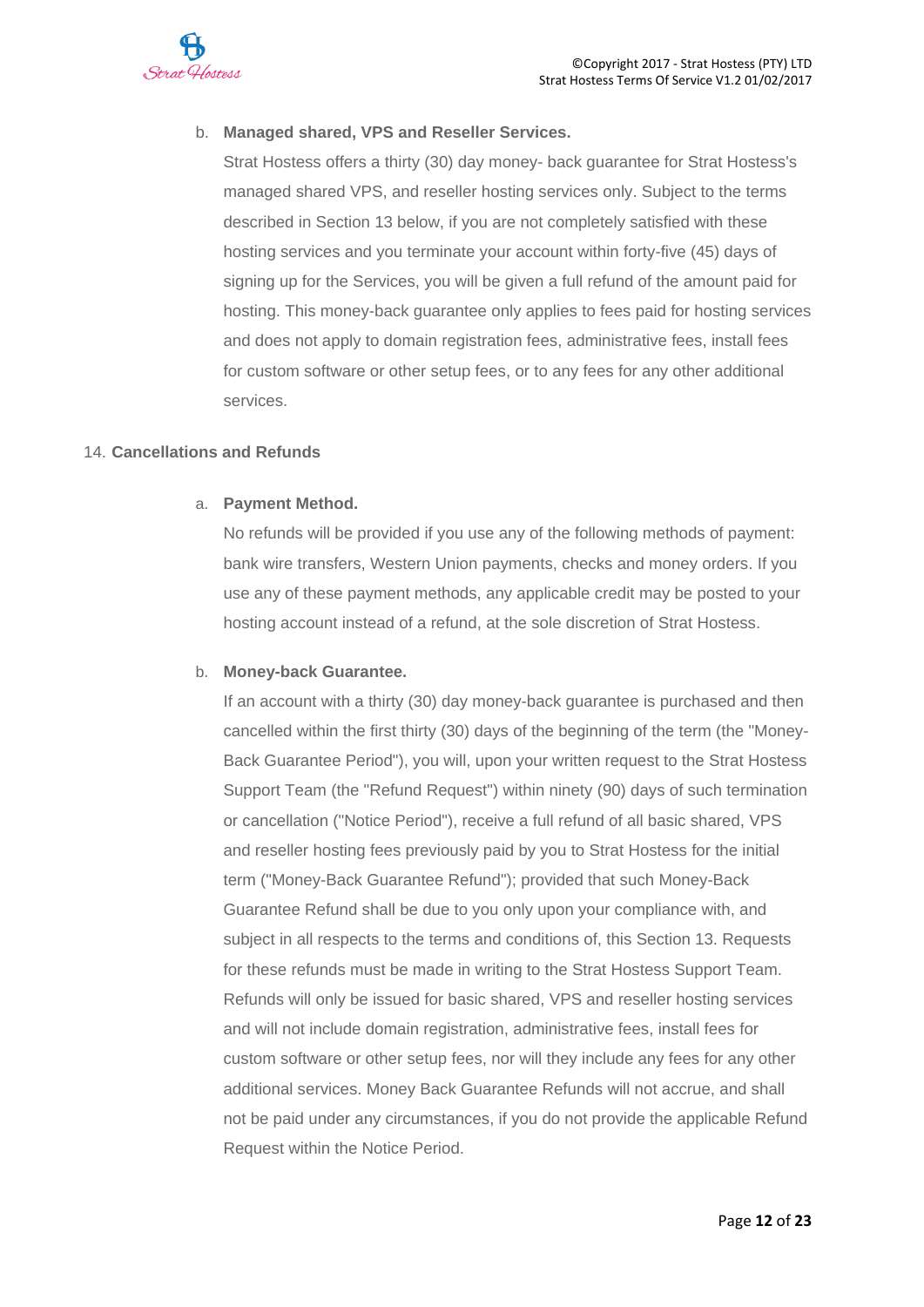

# c. **Refund Eligibility.**

Only first-time accounts are eligible for a refund. For example, if you've had an account with us before, cancelled and signed up again, or if you have opened a second account with us, you will not be eligible for a refund. **Violations of this Agreement will waive your rights under the refund policy.**

# d. **Non-refundable Products and Services.**

There are no refunds on dedicated servers, domain registration, administrative fees, and install fees for custom software. Please note that domain refunds will only be considered if the domain was ordered in conjunction with a hosting package and will be issued at Strat Hostess's sole discretion. Any refunds issued for domain names will be reduced by the market value of the gTLD. Purchases of ccTLDs are non-refundable.

# e. **Cancellation Process.**

You may terminate or cancel the Services by giving Strat Hostess written notice via [http://www.strathostess.co.za/accounts/submitticket.php:](http://www.strathostess.co.za/accounts/submitticket.php) (i) you shall be obligated to pay all fees and charges accrued prior to the effectiveness of such cancellation and (ii) Strat Hostess may, in our sole discretion, refund all pre-paid fees for basic hosting services for the full months remaining after the effectiveness of such cancellation (i.e. no partial month fees shall be refunded) less any setup fees, applicable taxes and any discount applied for prepayment, provided that you are not in breach of this Agreement.

Once we receive your cancellation form and have confirmed all necessary information with you via email, we will inform you in writing (typically email) that your account has been cancelled. Your cancellation confirmation will contain a ticket/tracking number in the subject line for your reference and for verification purposes. You should immediately receive an automatic email with a tracking number stating that "Your request has been received....", or similar. Strat Hostess will confirm your request and process your cancellation shortly thereafter. If you do not hear back from us, or do not receive the automatic confirmation email within a few minutes after submitting your cancellation form, please contact us immediately via phone at: +2771 1563 846

We require all cancellations to be done online in order to (a) confirm your identity,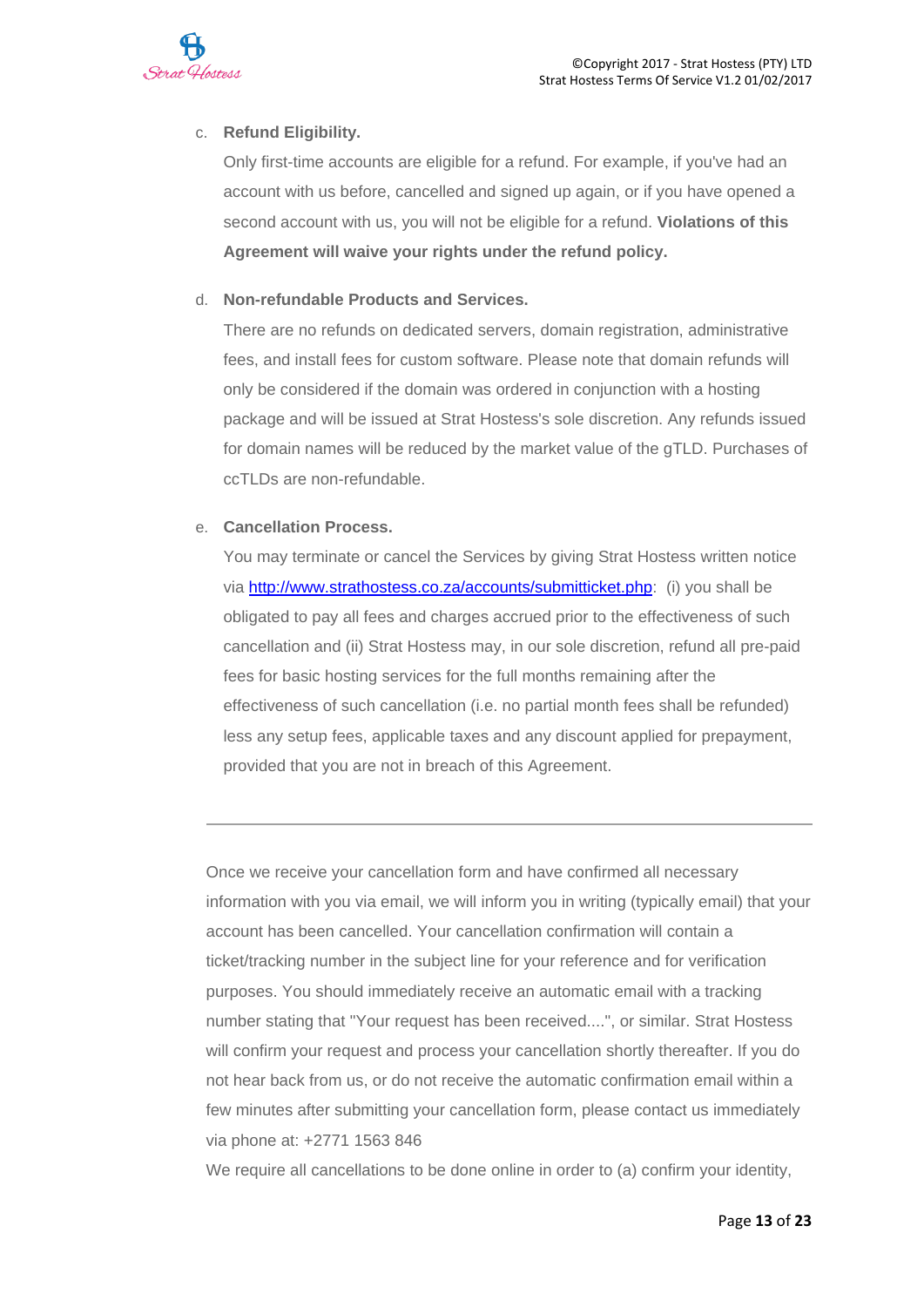

(b) confirm in writing that you are prepared for all of your files and emails to be removed, and (c) document the request. This process aims to reduce the likelihood of mistakes, fraudulent/malicious requests, and to ensure that you are aware that your files, emails, and account may be removed immediately and permanently after a cancellation request is processed.

Cancellations for shared and reseller accounts will be effective on the account's renewal date. Cancellations for dedicated and VPS accounts will be effective immediately.

#### a. **Domains.**

Domain renewals are billed and renewed thirty (30) days before the renewal date. It is your responsibility to notify Strat Hostess's Billing department via a support ticket created from <http://www.strathostess.co.za/accounts/submitticket.php> to cancel any domain registration at least forty five (45) days prior to the renewal date. No refunds will be given once a domain is renewed. All domain registrations and renewals are final.

#### b. **Foreign Currencies.**

Exchange rate fluctuations for international payments are constant and unavoidable. All refunds are processed in SA Rands and will reflect the exchange rate in effect on the date of the refund. All refunds are subject to this fluctuation and Strat Hostess is not responsible for any change in exchange rates between the time of payment and the time of refund.

#### c. **Termination**

Strat Hostess may terminate your access to the Services, in whole or in part, without notice in the event that: (i) you fail to pay any fees due; (ii) you violate this Agreement; (iii) your conduct may harm Strat Hostess or others or cause Strat Hostess or others to incur liability, as determined by Strat Hostess in our sole discretion; or (iv) as otherwise specified in this Agreement. In such event, Strat Hostess shall not refund to you any fees paid in advance of such termination, and you shall be obligated to pay all fees and charges accrued prior to the effectiveness of such termination. Should either party terminate the agreement within 24 months, Client releases it's non-exclusive, perpetual and worldwide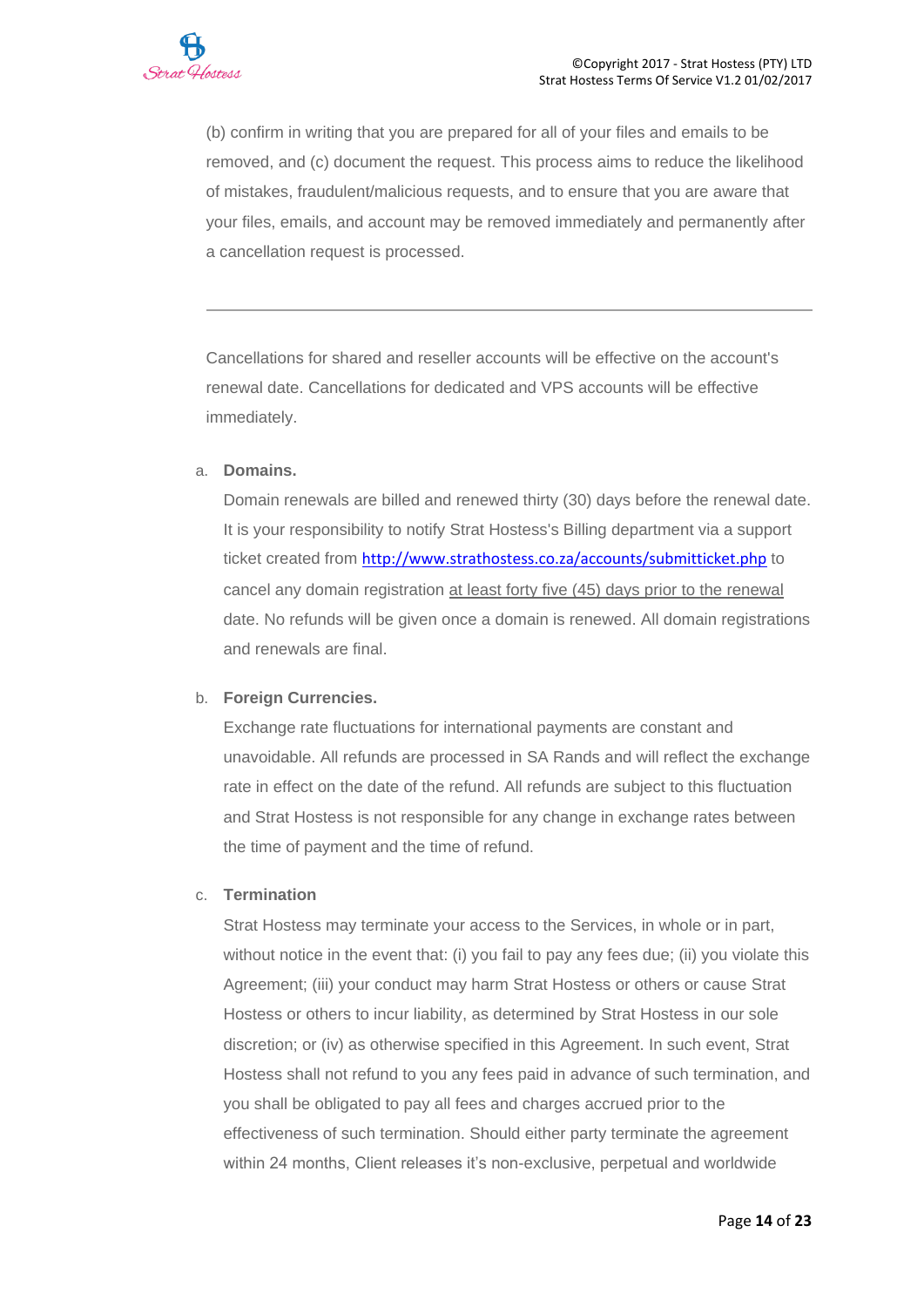

license to use and display the Final Deliverables. Additionally, Strat Hostess may charge you for all fees due for the Services for the remaining portion of the then current term.

**UPON TERMINATION OF THE SERVICES FOR ANY REASON, USER CONTENT, USER WEBSITES, AND OTHER DATA MAY BE DELETED.**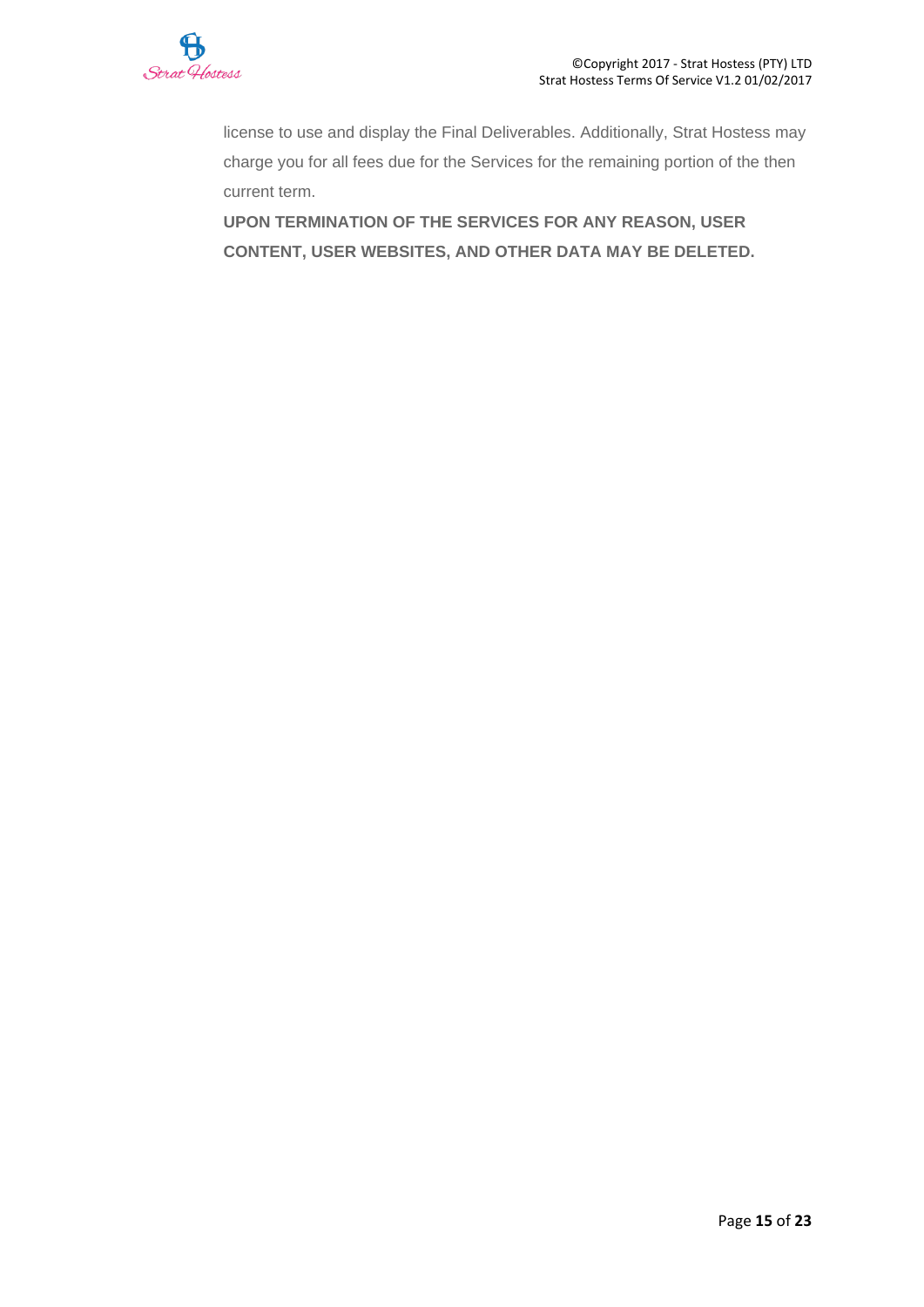

# 15. **CPU, Bandwidth and Disk Usage**

# a. **Permitted CPU and Disk Usage.**

All use of hosting space provided by Strat Hostess is subject to the terms of this Agreement and the Acceptable Use Policy.

- . Shared hosting space may only be used for web files, active email and content of User Websites. Shared hosting space may not be used for storage (whether of media, emails, or other data), including, as offsite storage of electronic files, email or FTP hosts. Strat Hostess expressly reserves the right to review every shared account for excessive usage of CPU, disk space and other resources that may be caused by a violation of this Agreement or the Acceptable Use Policy. Strat Hostess may, in our sole discretion, terminate access to the Services, apply additional fees, or remove or delete User Content for those accounts that are found to be in violation of Strat Hostess's terms and conditions.
- i. Dedicated and VPS usage is limited by the resources allocated to the specific plan that you have purchased.

#### b. **Bandwidth Usage.**

Shared servers are not limited in their bandwidth allowance. Unlimited bandwidth usage is not available for resellers, dedicated or VPS servers, which are subject to the terms of the plan you purchased and can be viewed in your control panel.

#### 16. **Uptime Guarantee.**

If your shared or reseller server has a physical downtime that falls short of the 99.9% uptime guarantee, you may receive one (1) month of credit on your account. This uptime guarantee does not apply to planned maintenance. Approval of any credit is at the sole discretion of Strat Hostess and may be dependent upon the justification provided. Third party monitoring service reports may not be used for justification due to a variety of factors including the monitor's network capacity/transit availability. The uptime of the server is defined as the reported uptime from the operating system and the Web Server which may differ from the uptime reported by other individual services. To request a credit, please

visit <http://www.strathostess.co.za/accounts/submitticket.php> to create a support ticket to our Billing department with justification [within thirty (30) days of the end of the month for which you are requesting a credit]. Uptime guarantees only apply to shared and reseller solutions.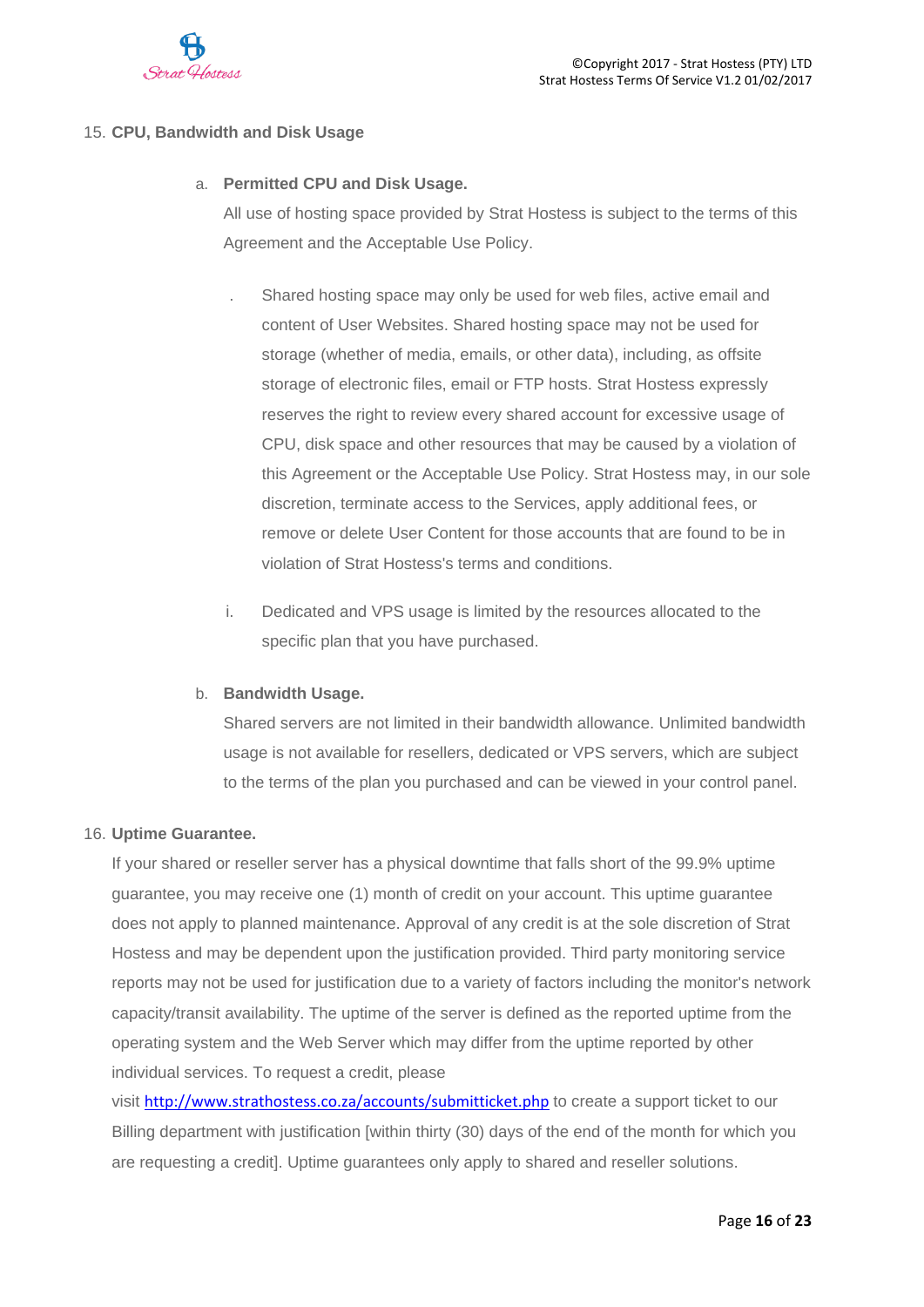

Dedicated servers are covered by a network guarantee in which the credit is prorated for the amount of time the server is down which is not related to our uptime guarantee.

# 17. **Reseller/Affiliate Terms and Client Responsibility**

- a. Resellers/Affiliates shall ensure that each of their clients complies with this Agreement.
- b. Resellers/Affiliates are responsible for supporting their clients. Strat Hostess does not provide support to clients of Strat Hostess's resellers. If a reseller's client contacts Strat Hostess, Strat Hostess reserves the right to place a reseller client account on hold until the reseller can assume responsibility for the reseller's client. All support requests must be made by the reseller on its client's behalf for security purposes.
- c. Resellers/Affiliates are also responsible for all content stored or transmitted under their resellers/affiliates account and the actions of their clients. Strat Hostess will hold any reseller responsible for any of their client's actions that violate the law or this Agreement.
- d. Strat Hostess is not responsible for the acts or omissions of our resellers. The resellers/affiliates hereby agrees to indemnify Strat Hostess from and against any and all claims made by any User arising from the reseller's acts or omissions.
- e. Strat Hostess reserves the right to revise our Resellers/Affiliates Program at any time. Changes shall take effect when posted online or on any subsequent date as may be set forth by Strat Hostess.
- f. Resellers/Affiliates in the Strat Hostess Reseller Program assume all responsibility for billing and technical support for each of the Users signed up by the reseller.

#### 18. **Shared (non-reseller accounts)**

Shared accounts may not be used to resell web hosting to others. If you wish to resell hosting you must use a reseller account.

# 19. **Dedicated Servers**

Strat Hostess reserves the right to reset the password on a dedicated server if the password on file is not current so that we may do security audits as required by our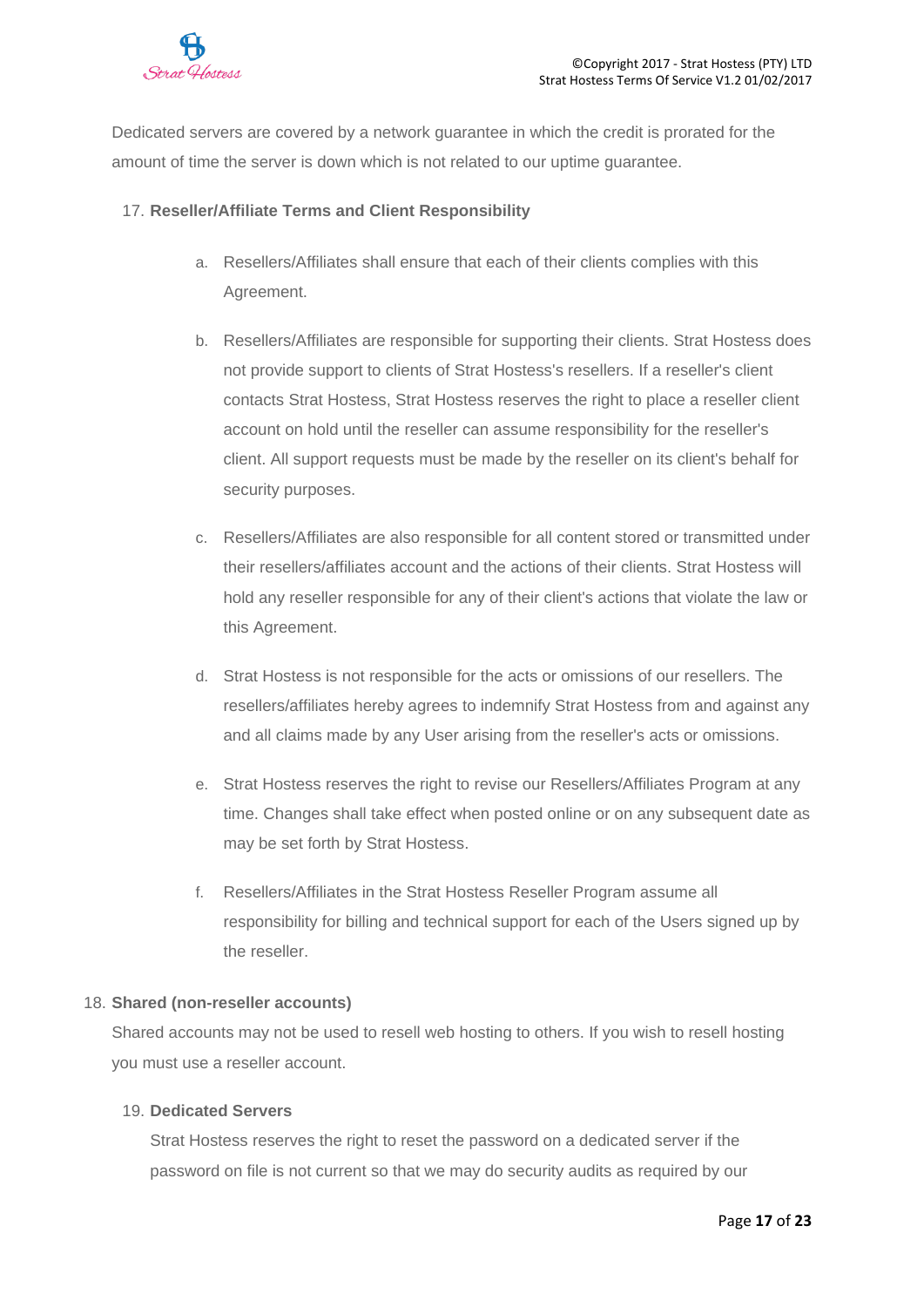

datacentre. It is your responsibility to ensure that there is a valid email address and current root password on file for your dedicated server to prevent downtime from forced password resets. Strat Hostess reserves the right to audit servers as needed and to perform administrative actions at the request of our datacentre. Dedicated servers are NOT backed up by us. It is your responsibility to maintain backups. Dedicated servers that have invoices outstanding for more than ten (10) days may be subject to deletion which will result in the loss of all data on the server. Strat Hostess will not be liable for any loss of data resulting from such deletion

## 20. **Price Change**

Strat Hostess reserves the right to change prices or any other charges at any time. We will provide you with at least thirty (30) days' notice before charging you with any price change on any annual or longer term plans. It is your sole responsibility to periodically review billing information provided by Strat Hostess through the user billing tool or through other methods of communication, including notices sent or posted by Strat Hostess.

## 21. **Coupons and Promotion Codes**

Discounts and coupon and promotion codes are reserved for first-time accounts or first-time customers only and may not be used towards the purchase of a domain registration unless otherwise specified. If you have previously signed up using a particular domain, you may not sign up again for that domain using another coupon at a later date. Any account found in violation of these policies will be reviewed by our Sales department and the appropriate charges will be added to the account. Coupon abuse will not be tolerated and may result in the suspension or termination of your account. All coupons and discounts are only valid towards the initial purchase and do not affect the renewal or recurring price.

# 22. **Limitation of Liability**

IN NO EVENT WILL STRAT HOSTESS ITS DIRECTORS, EMPLOYEES OR AGENTS BE LIABLE TO YOU OR ANY THIRD PERSON FOR ANY INDIRECT, CONSEQUENTIAL, EXEMPLARY, INCIDENTAL, SPECIAL OR PUNITIVE DAMAGES, INCLUDING FOR ANY LOST PROFITS OR LOST DATA ARISING FROM YOUR USE OF THE SERVICES, OR ANY USER CONTENT, USER WEBSITES OR OTHER MATERIALS ACCESSED OR DOWNLOADED THROUGH THE SERVICES, EVEN IF STRAT HOSTESS IS AWARE OR HAS BEEN ADVISED OF THE POSSIBILITY OF SUCH DAMAGES. NOTWITHSTANDING ANYTHING TO THE CONTRARY CONTAINED HEREIN, STRAT HOSTESS'S LIABILITY TO YOU, OR ANY PARTY CLAIMING THROUGH YOU, FOR ANY CAUSE WHATSOEVER, AND REGARDLESS OF THE FORM OF THE ACTION, IS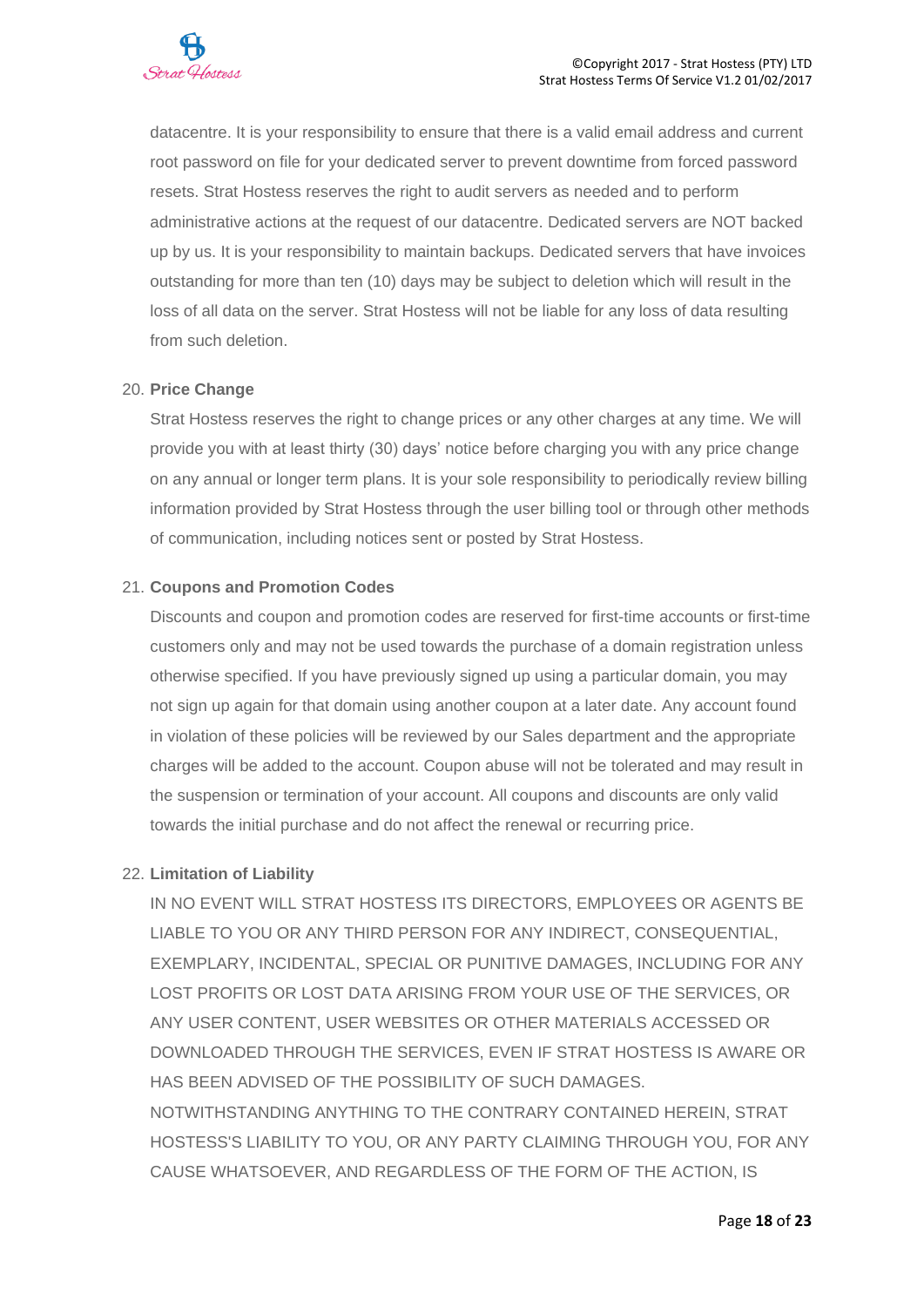

LIMITED TO THE AMOUNT PAID, IF ANY, BY YOU TO STRAT HOSTESS FOR THE SERVICES IN THE THREE (3) MONTHS PRIOR TO THE INITIAL ACTION GIVING RISE TO LIABILITY. THIS IS AN AGGREGATE LIMIT. THE EXISTENCE OF MORE THAN ONE CLAIM HEREUNDER WILL NOT INCREASE THIS LIMIT.

## 23. **Indemnification**

You agree to indemnify, defend and hold harmless Strat Hostess, our affiliates, and their respective officers, directors, employees and agents (each an "Indemnified Party" and, collectively, the "Indemnified Parties") from and against any and all claims, damages, losses, liabilities, suits, actions, demands, proceedings (whether legal or administrative), and expenses (including, but not limited to, reasonable attorney's fees) threatened, asserted, or filed by a third party against any of the Indemnified Parties arising out of or relating to (i) your use of the Services, (ii) any breach or violation by you of this Agreement; or (iii) any acts or omissions by you. The terms of this section shall survive any termination of this Agreement.

## 24. **Arbitration**

By using the Services, you hereby submit to the exclusive jurisdiction of the SOUTH AFRICAN ARBITRATION ACT 42 OF 1965 (SAAA) in connection with any dispute relating to, concerning or arising out of this Agreement. The arbitration will be conducted before a single arbitrator chosen by Strat Hostess and will be held at the AAA location chosen by Strat Hostess in Texas. Payment of all filing, administrative and arbitrator fees will be governed by the SAAA's rules, unless otherwise stated in this paragraph. In the event you are able to demonstrate that the costs of arbitration will be prohibitive as compared to the costs of litigation, Strat Hostess will pay as much of your filing, administrative, and arbitrator fees in connection with the arbitration as the arbitrator deems necessary to prevent the arbitration from being cost-prohibitive. The arbitration before the SAAA shall proceed solely on an individual basis without the right for any claims to be arbitrated on a class action basis or on bases involving claims brought in a purported representative capacity on behalf of others. The Arbitration Act, and not any state arbitration law, governs all arbitration under this paragraph. All decisions rendered by the arbitrator will be binding and final. The arbitrator's award is final and binding on all parties. The arbitrator's authority to resolve and make written awards is limited to claims between you and Strat Hostess alone. Claims may not be joined or consolidated unless agreed to in writing by all parties. No arbitration award or decision will have any preclusive effect as to issues or claims in any dispute with anyone who is not a named party to the arbitration. If you initiate litigation or any other proceeding against Strat Hostess in violation of this paragraph, you agree to pay Strat Hostess's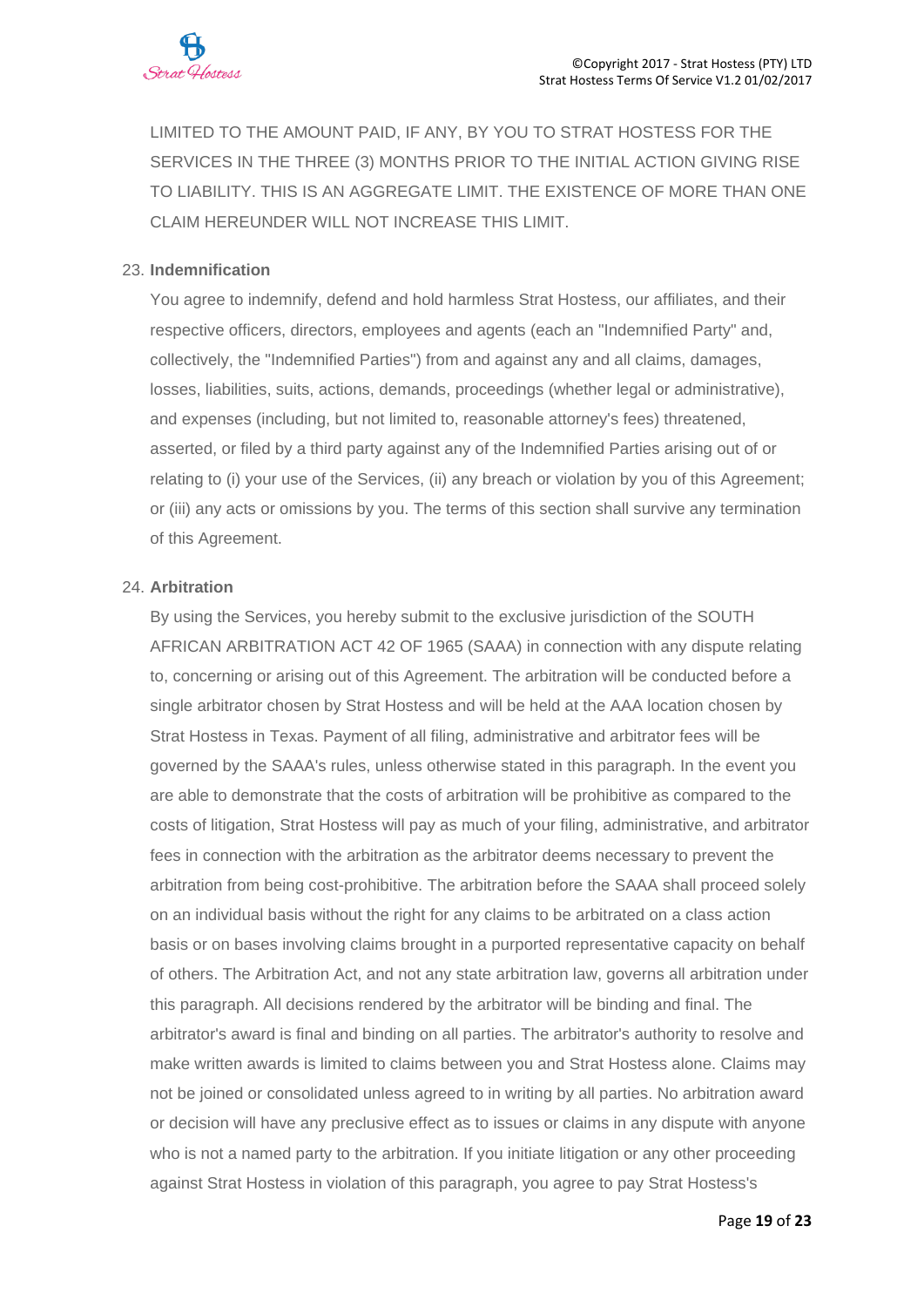

reasonable costs and attorneys' fees incurred in connection with our enforcement of this paragraph.

## 25. **Independent Contractor**

Strat Hostess and User are independent contractors and nothing contained in this Agreement places Strat Hostess and User in the relationship of principal and agent, partners or joint ventures. Neither party has, expressly or by implication, or may represent itself as having, any authority to make contracts or enter into any agreements in the name of the other party, or to obligate or bind the other party in any manner whatsoever.

#### 26. **Governing Law; Jurisdiction**

Any controversy or claim arising out of or relating to this Agreement, the formation of this Agreement or the breach of this Agreement, including any claim based upon an alleged tort, shall be governed by the substantive laws of the South Africa. The United Nations Convention on Contracts for the International Sale of Goods does not apply to this Agreement.

## 27. **Disclaimer**

Strat Hostess shall not be responsible for any damages your business may suffer. Strat Hostess makes no warranties of any kind, expressed or implied for the Services. Strat Hostess disclaims any warranty of merchantability or fitness for a particular purpose, including loss of data resulting from delays, delivery failures, wrong deliveries, and any and all service interruptions caused by Strat Hostess or our employees.

#### 28. **Backups and Data Loss**

Your use of the Services is at your sole risk. Strat Hostess's backup service runs once a week and overwrites any of our previous backups. Only one week of backups are kept at a time. This service is provided only to shared and reseller accounts as a courtesy and may be modified or terminated at any time at Strat Hostess's sole discretion. Strat Hostess does not maintain backups of dedicated accounts. Strat Hostess is not responsible for files and/or data residing on your account. You agree to take full responsibility for all files and data transferred and to maintain all appropriate backup of files and data stored on Strat Hostess's servers.

Any shared account using more than 20 gigs of disk space will be removed from our off site weekly backup with the exception of databases continuing to be backed up. All data will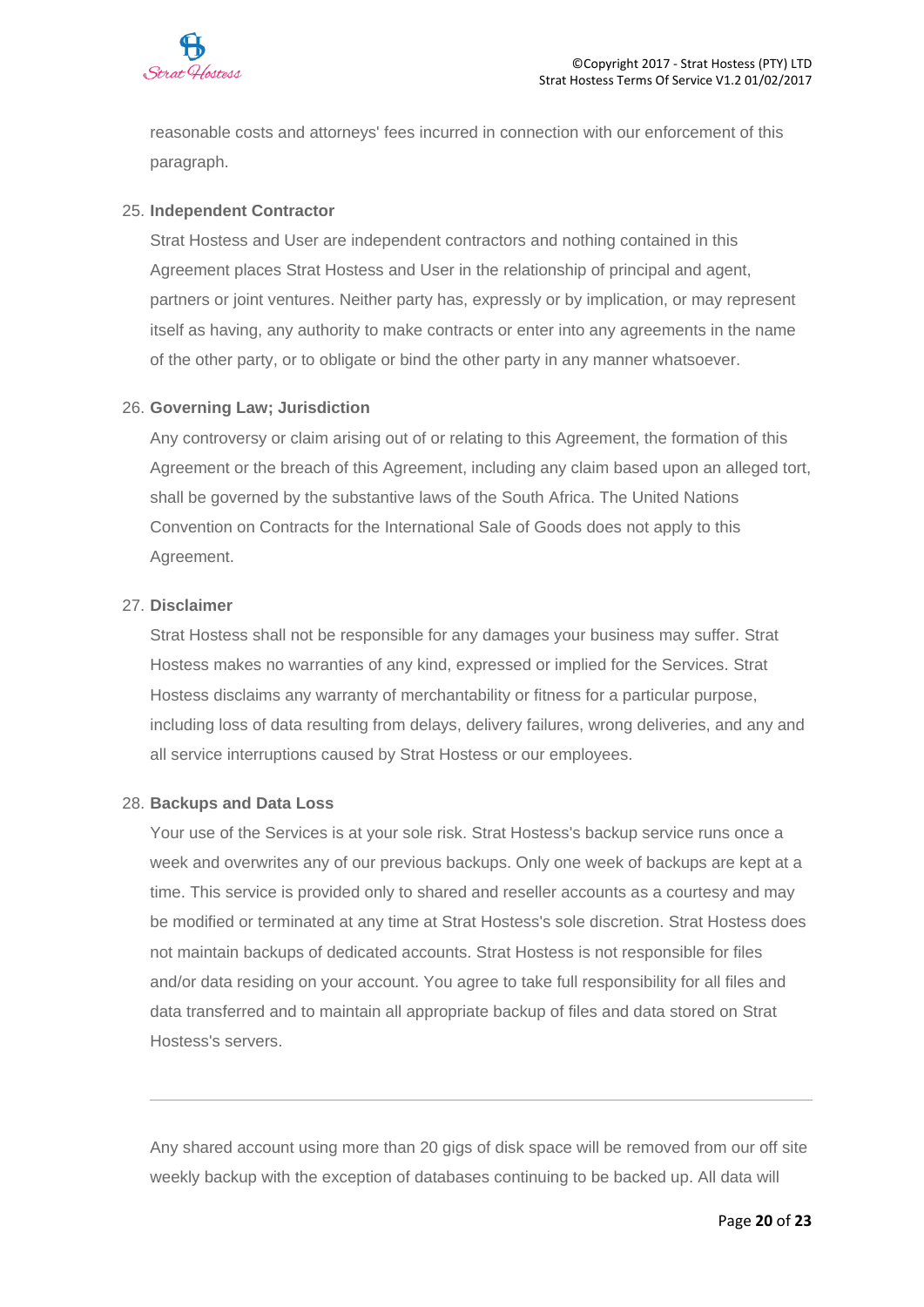

continue to be mirrored to a secondary drive to help protect against data loss in the event of a drive failure.

# 29. **Limited Warranty**

THE SERVICES PROVIDED UNDER THIS AGREEMENT ARE PROVIDED ON AN "AS IS" AND "AS AVAILABLE BASIS." EXCEPT AS EXPRESSLY PROVIDED IN THIS SECTION, STRAT HOSTESS AND OUR AFFILIATES, EMPLOYEES, AGENTS, SUPPLIERS AND LICENSORS DISCLAIM ALL WARRANTIES OF ANY KIND, INCLUDING BUT NOT LIMITED TO IMPLIED WARRANTIES OF MERCHANTABILITY OR FITNESS FOR A PARTICULAR PURPOSE, OR NON-INFRINGEMENT, FOR THE SERVICES PROVIDED HEREUNDER. STRAT HOSTESS AND OUR AFFILIATES, EMPLOYEES, AGENTS, SUPPLIERS AND LICENSORS MAKE NO REPRESENTATIONS OR WARRANTIES (I) THAT THE SERVICES WILL BE UNINTERRUPTED, ERROR FREE OR COMPLETELY SECURE; (II) AS TO THE RESULTS THAT MAY BE OBTAINED FROM THE USE OF THE SERVICES; OR (III) AS TO THE ACCURACY, RELIABILITY OR CONTENT OF ANY INFORMATION PROVIDED THROUGH THE SERVICES. STRAT HOSTESS AND OUR AFFILIATES, EMPLOYEES, AGENTS, SUPPLIERS AND LICENSORS ARE NOT LIABLE, AND EXPRESSLY DISCLAIMS ANY LIABILITY, FOR THE CONTENT OF ANY DATA TRANSFERRED EITHER TO OR FROM USERS OR STORED BY USERS ON OR THROUGH THE SERVICES. THE TERMS OF THIS SECTION SHALL SURVIVE ANY TERMINATION OF THIS AGREEMENT.

# 30. **Disclosure to Law Enforcement**

Strat Hostess may disclose User information to law enforcement agencies without further consent or notification to the User upon lawful request from such agencies. We cooperate fully with law enforcement agencies.

#### 31. **Entire Agreement.**

This Agreement, including documents incorporated herein by reference, supersedes all prior discussions, negotiations and agreements between the parties with respect to the subject matter hereof, and this Agreement constitutes the sole and entire agreement between the parties with respect to the matters covered hereby.

#### 32. **Headings.**

The headings herein are for convenience only and are not part of this Agreement.

#### 33. **Changes to the Agreement or the Services**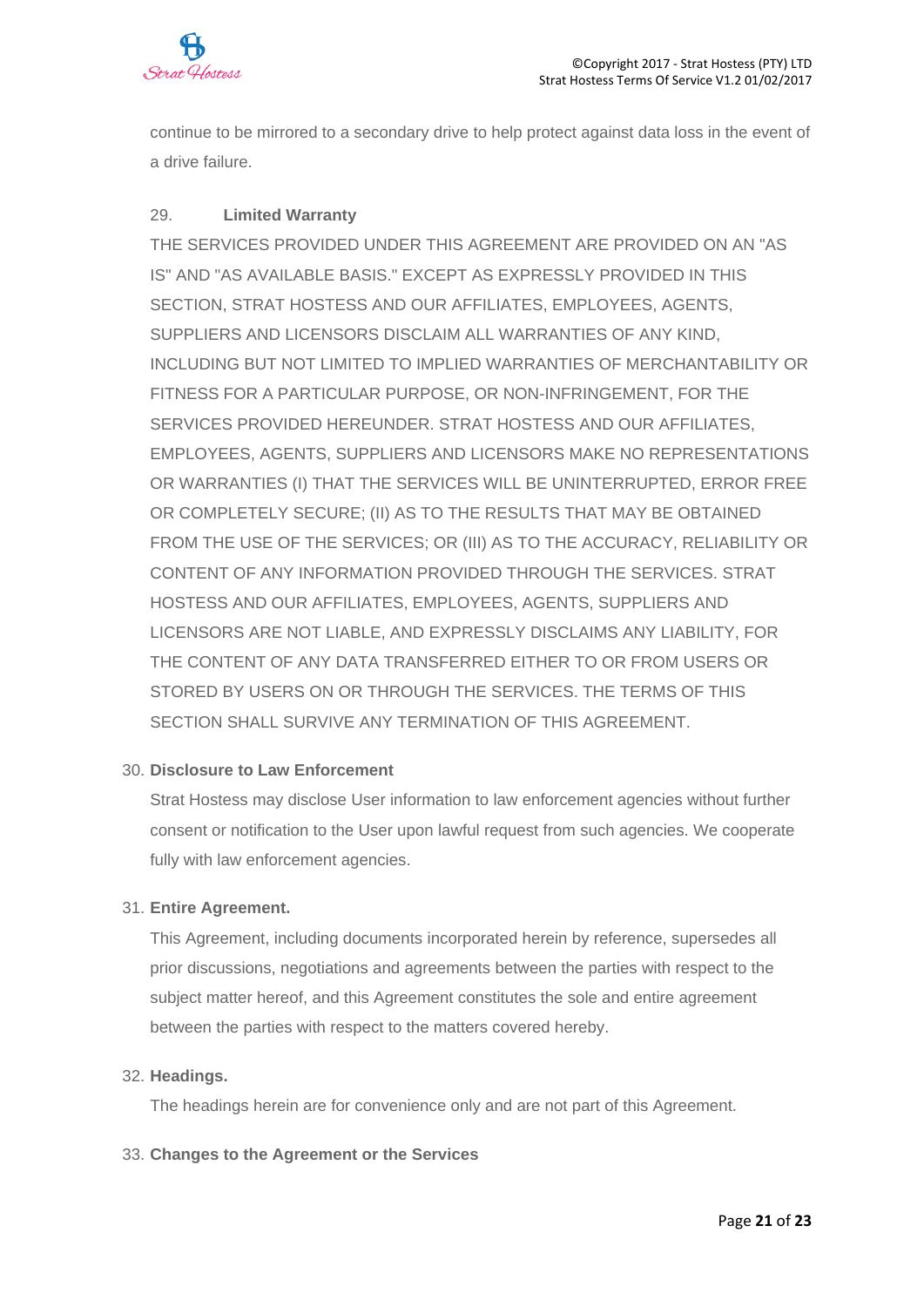- . Strat Hostess may modify, add, or delete portions of this Agreement at any time. If we have made significant changes to this Agreement, we will post a notice on the Strat Hostess website for at least thirty (30) days after the changes are posted and will indicate at the bottom of this Agreement the date of the last revision. Any revisions to this Agreement will become effective when posted unless otherwise provided. You agree to any modification to this Agreement by continuing to use the Services after the effective date of any such modification.
- a. Strat Hostess reserves the right to modify, change, or discontinue any aspect of the Services at any time.

## 34. **Severability**

If any provision or portion of any provision of this Agreement is found to be illegal, invalid or unenforceable by a court of competent jurisdiction, the remaining provisions or portions (unless otherwise specified) thereof shall remain in full force and effect.

## 35. **Waiver**

No failure or delay by you or Strat Hostess to exercise any right or remedy hereunder shall operate as a waiver thereof, nor shall any single or partial exercise of any right or remedy preclude any other or further exercise of any right or remedy. No express waiver of, or assent to, any breach of or default in any term or condition of this Agreement by any party hereto shall constitute a waiver of, or an assent to, any succeeding breach of or default in the same or any other term or condition hereof.

#### 36. **Assignment; Successors**

You may not assign or transfer this Agreement or any of your rights or obligations hereunder, without the prior written consent of Strat Hostess. Any attempted assignment in violation of this Agreement shall be null and void and of no force or effect whatsoever. Strat Hostess may assign our rights and obligations under this Agreement, and may engage subcontractors or agents in performing our duties and exercising our rights hereunder, without the consent of User. This Agreement shall be binding upon and shall inure to the benefit of the parties hereto and their respective successors and permitted assigns.

# 37. **Force Majeure**

Neither party is liable for any default or delay in the performance of any of its obligations under this Agreement (other than failure to make payments when due) if such default or delay is caused, directly or indirectly, by forces beyond such party's reasonable control, including, without limitation, fire, flood, acts of God, labour disputes, accidents, acts of war